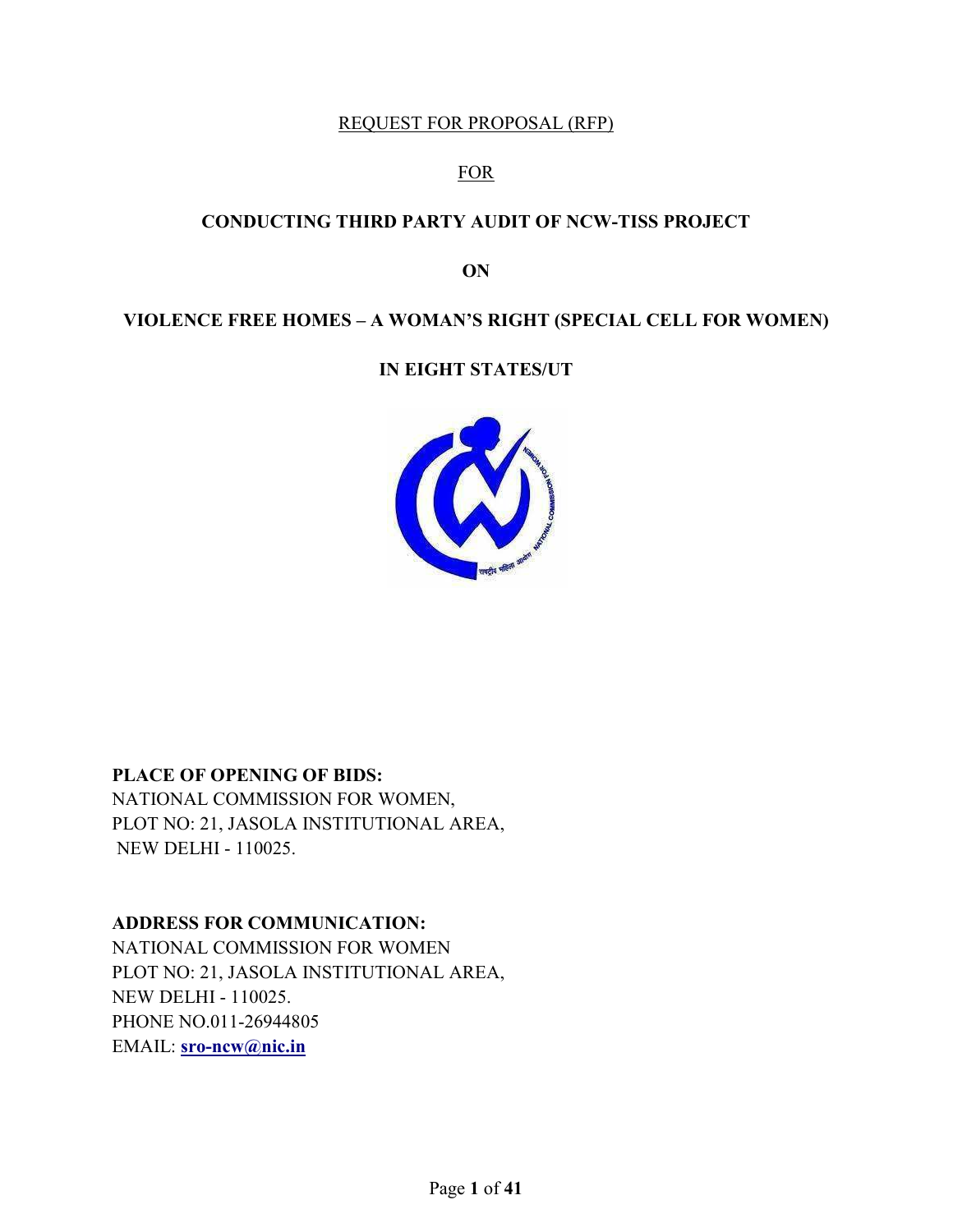#### **TENDER NOTICE**

## REQUEST FOR PROPOSAL (RFP) FOR **CONDUCTING THIRD PARTY AUDIT OF NCW-TISS PROJECT ON VIOLENCE FREE HOMES – A WOMAN'S RIGHT (SPECIAL CELL FOR WOMEN) IN EIGHT STATES/UT**

 NATIONAL COMMISSION FOR WOMEN PLOT NO: 21, JASOLA INSTITUTIONAL AREA NEW DELHI-110025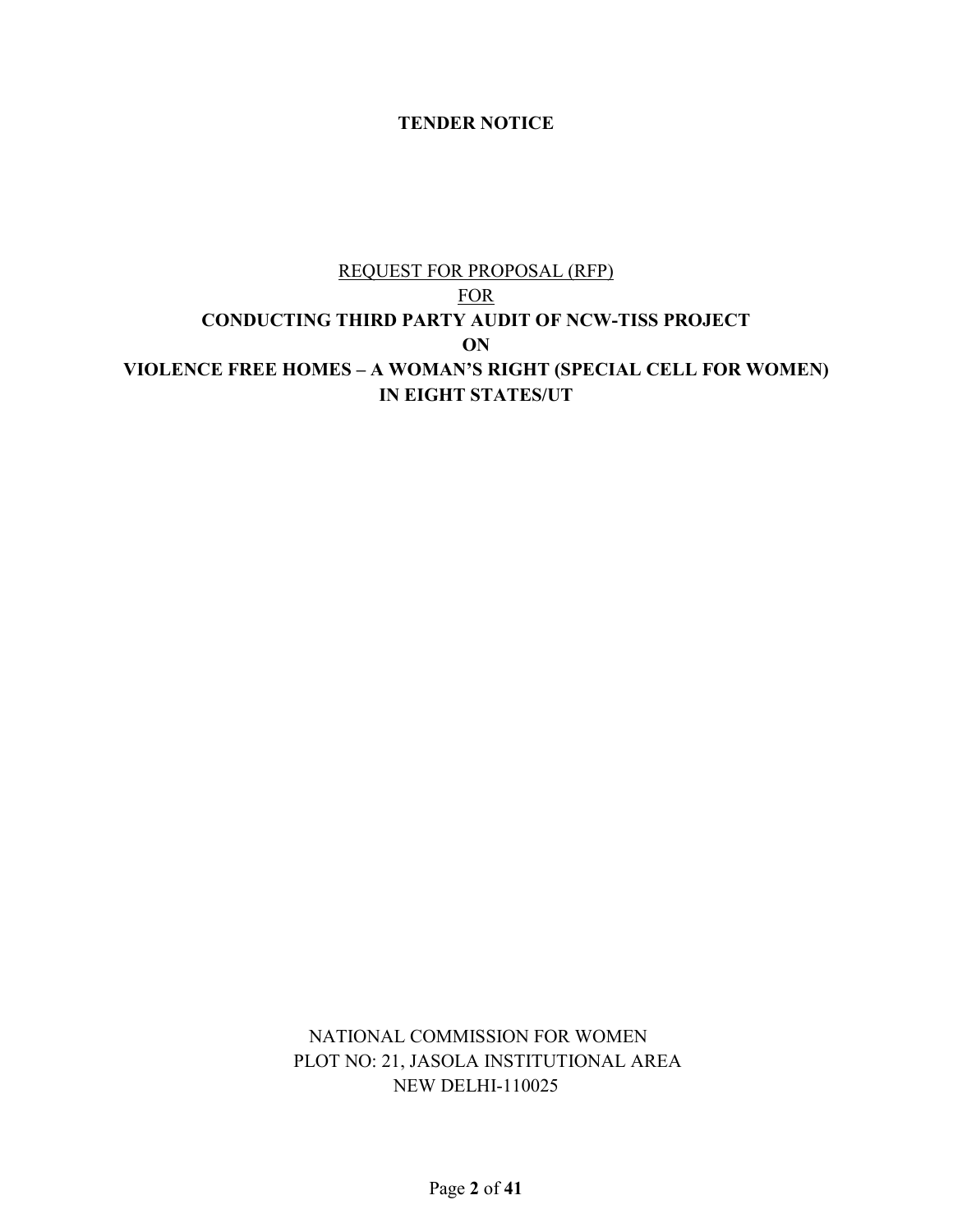## **NATIONAL COMMSSION FOR WOMEN GOVERNMENT OF INDIA NEW DELHI**

#### F.No.14/2/2020/NCW(WSC)

Services of reputed agency is required for conducting Third Party Audit of NCW-TISS project on violence free Homes-A woman's Right( special cell for women). The TPA is to be conducted for improving the Quality of Services (QoS) rendered and to determine the impact of the project.

#### **A. Who can apply?**

- i. The Applicant shall be an educational institute of repute either (1) listed as Institute of National Importance on website of Department of Higher Education, Government of India OR (2) Teaching Institute having  $A++/A+$  accreditation by NAAC (National Assessment and Accreditation Council) OR (3) Administrative Training Institute of State Government or Government of India having prior experience of conducting survey research.
- ii. The Applicant should have experience of conducting survey research and at least two survey researches should have been completed to the satisfaction of the Commissioning Agency and published. Reports should be available in public domain or copy should have been submitted to Government/International Agency.
- iii. The Educational Institute should be in existence and functional for at least 5 (five) years at the time of submitting the proposal. In case of teaching Institutes having NAAC  $A^{++}/A^{+}$ accreditation, the accreditation should be valid in current year, as available on NAAC website. Incorporation/ registration/ accreditation certificate should be furnished.
- iv. The Applicant should have PAN under Income Tax Act and GST Number under Goods and Service Tax Act.
- v. The Applicant should not have been blacklisted by any State government, central government or any other public sector undertaking or a corporation as on the date of RFP. The Applicants that are in litigation with department/ any other public sector undertaking or a corporation of State Government or Central Government will not be eligible for this tendering process. An undertaking to this effect should be submitted.
- vi. Proposals without abovementioned documents will be treated as ineligible.

#### **B. How to Apply**

Detailed RFP Document along with the scope of Services and other Pre-requisites can be downloaded from the Commission's Website http://ncw.nic.in and CPP Portal https://eprocure.gov.in/. The eligible applicants may submit their proposals online at CPP Portal https://eprocure.gov.in/.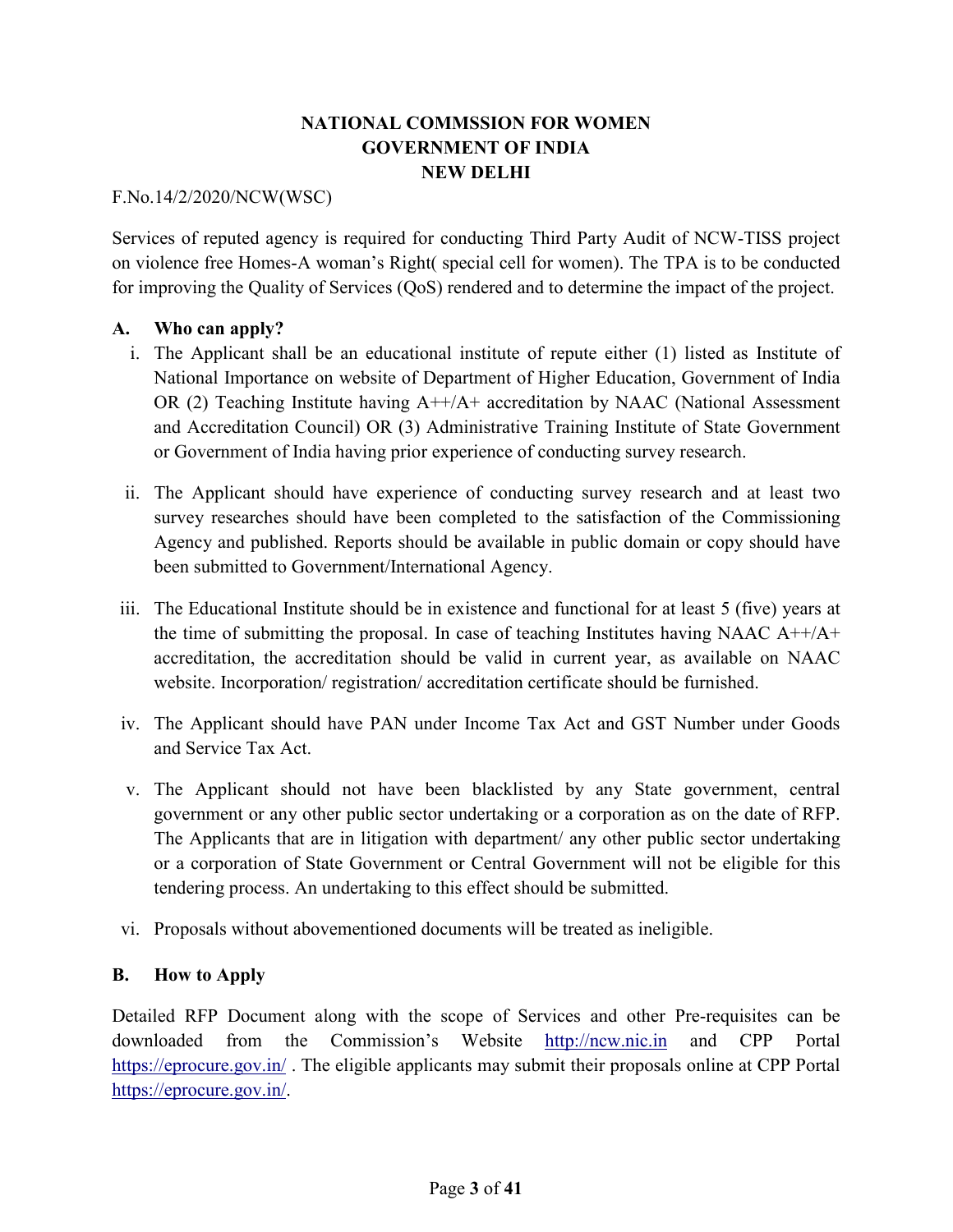#### Key information/Date and Time Scheduled

 $\hat{\mathbf{a}}$ i.

 $\leq$ 

| S.NO | <b>DESCRIPTION</b>                     | <b>IMPORTANT INFORMATION</b>                         |
|------|----------------------------------------|------------------------------------------------------|
| 1.   | Date of issue of notification          | 09.05.2022                                           |
| 2.   | Starting of downloading of e-          | 09.05.2022                                           |
|      | tender                                 |                                                      |
| 3.   | seeking<br>for<br>Last<br>date         | 23.05.2022 at 5 PM by sending email to sro-          |
|      | clarification on RFP                   | new@nic.in                                           |
| 4.   | Date, Time, Venue For Pre-             | 25.05.2022 AT 4 PM Conference Hall, National         |
|      | Proposal Submission Meeting            | Commission for Women                                 |
|      |                                        | meeting<br>Institutes interested in pre-proposal     |
|      |                                        | through VC may send request to sro-new@nic.in        |
|      |                                        | till 5 pm previous day                               |
| 5.   | Submission<br><b>Start</b><br>Proposal | 25.05.2022 AT 5PM                                    |
|      | Date/Time                              |                                                      |
| 6.   | End<br>Submission<br>Proposal          | 10.06.2022 AT 5PM                                    |
|      | Date/Time                              |                                                      |
| 7.   | <b>Of</b><br>Date/Time Of Opening      | 14.06.2022 AT 11 AM (if possible)                    |
|      | Technical Proposal                     |                                                      |
| 8.   | Of<br>Date/Time Of Opening             | Will be intimated to qualified applicants separately |
|      | Financial Proposal                     |                                                      |

The validity of RFP will be for one year from the date of publication  $C.$ 

All amendments, time extension, clarifications etc. will be uploaded on the website only D. and will not be published in newspaper. The applicant agency should regularly visit the website http://ncw.nic.in and CPP Portal https://eprocure.gov.in/ to keep them updated.

#### E. **Application Fee:**

The bidder shall pay a non-refundable application fee of Rs.100/- in the form of Demand Draft drawn in favour of "PAO, National Commission for Women", payable at New Delhi.

 $6|5|2022$ 

Pradeep Kumar **Deputy Secretary National Commission For Women** Phone no.011-26944803 Email: pradeep.kr67@nic.in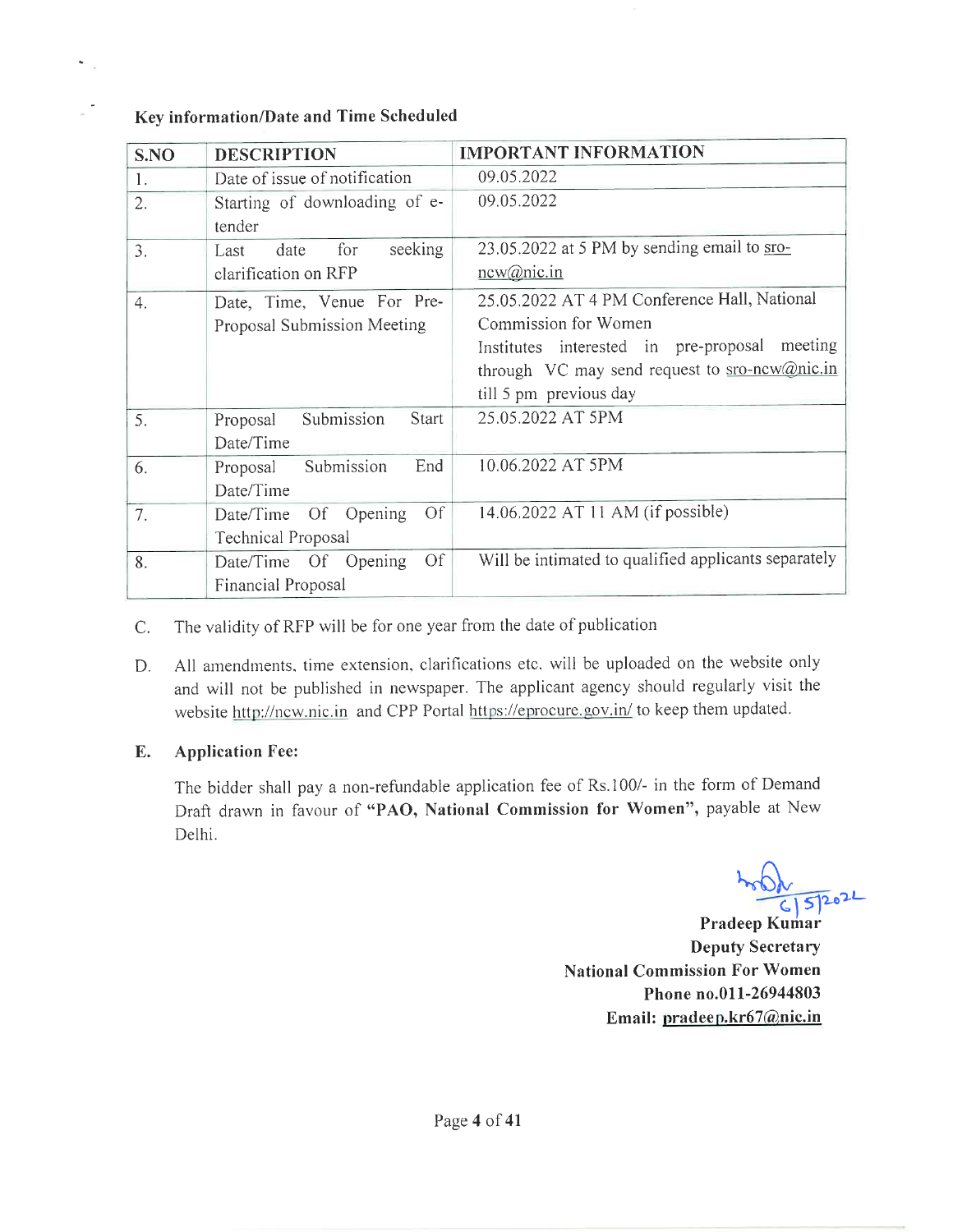#### **DISCLAIMER**

The information contained in this Request for Proposal document (the "**RFP**") are subsequently provided to Bidder(s), whether verbally or in documentary or any other form by or on behalf of the National Commission for Women or any of its authorized officer or advisors, is provided to Bidder(s) on the terms and conditions set out in this RFP and such other terms and conditions subject to which such information is provided.

This RFP is not an agreement and is neither an offer nor invitation by the National Commission for Women to the prospective Bidders or any other person. The purpose of this RFP is to provide interested parties with information that may be useful to them in making their financial offers (Bids) pursuant to this RFP. This RFP includes statements, which reflect various assumptions and assessments arrived at by the National Commission for Women in relation to the Program. Such assumptions, assessments and statements do not purport to contain all the information that each Bidder may require. This RFP may not be appropriate for all persons, and it is not possible for the National Commission for Women, its authorized officer or advisors to consider the investment objectives, financial situation and particular needs of each party who reads or uses this RFP. The assumptions, assessments, statements and information contained in the Bidding Documents, may not be complete, accurate, adequate or correct. Each Bidder should, therefore, conduct its own investigations and analysis and should check the accuracy, adequacy, correctness, reliability and completeness of the assumptions, assessments, statements and information contained in this RFP and obtain independent advice from appropriate sources. Information provided in this RFP to the Bidder(s) is on a wide range of matters, some of which

may depend upon interpretation of law. The information given is not intended to be an exhaustive account of statutory requirements and should not be regarded as a complete or authoritative statement of law. The National Commission for Women accepts no responsibility for the accuracy or otherwise for any interpretation or opinion on law expressed herein.

The National Commission for Women, its employees and advisors make no representation or warranty and shall have no liability to any person, including any Applicant or Bidder under any law, statute, rules or regulations or tort or principles of restitution or unjust enrichment or otherwise for any loss, damages, cost or expense which may arise from or be incurred or suffered on account of anything contained in this RFP or otherwise, including the accuracy, adequacy, correctness, completeness or reliability of the RFP and any assessment, assumption, statement or information contained therein or deemed to form part of this RFP or arising in any way for participation in this Bid Stage.

The National Commission for Women also accepts no liability of any nature whether resulting from negligence or otherwise howsoever caused arising from reliance of any Bidder upon the statements contained in this RFP.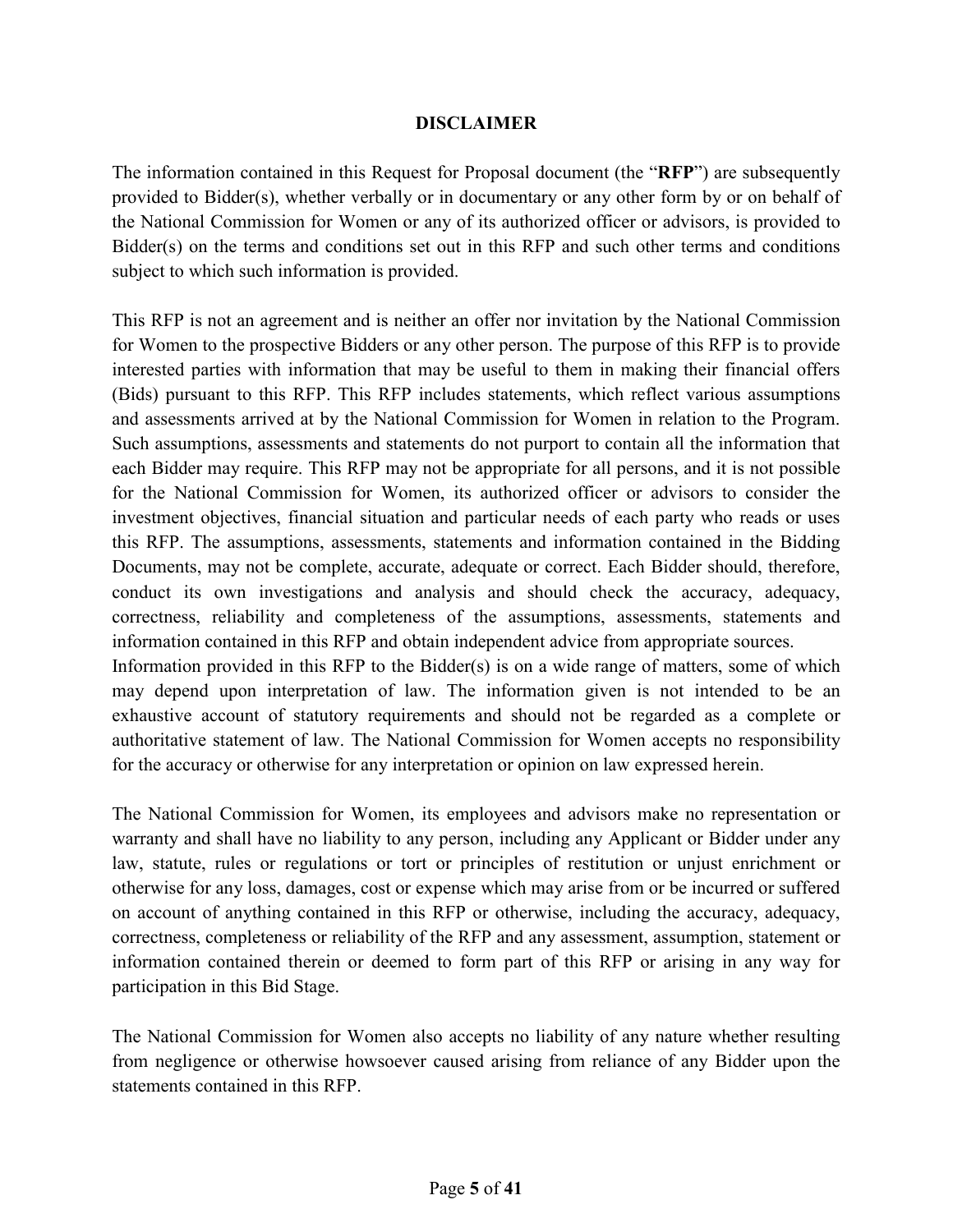The National Commission for Women may in its absolute discretion, but without being under any obligation to do so, update, amend or supplement the information, assessment or assumptions contained in this RFP.

The issue of this RFP does not imply that the National Commission for Women is bound to select a Bidder or to appoint the Selected Bidder or Concessionaire, as the case may be, for the Program and the National Commission for Women reserves the right to reject all or any of the Bidders or Bids without assigning any reason whatsoever.

The Bidder shall bear all its costs associated with or relating to the preparation and submission of its Bid including but not limited to preparation, copying, postage, delivery fees, expenses associated with any demonstrations or presentations which may be required by the National Commission for Women or any other costs incurred in connection with or relating to its Bid. All such costs and expenses will remain with the Bidder and the National Commission for Women shall not be liable in any manner whatsoever for the same or for any other costs or other expenses incurred by a Bidder in preparation or submission of the Bid, regardless of the conduct or outcome of the Bidding Process.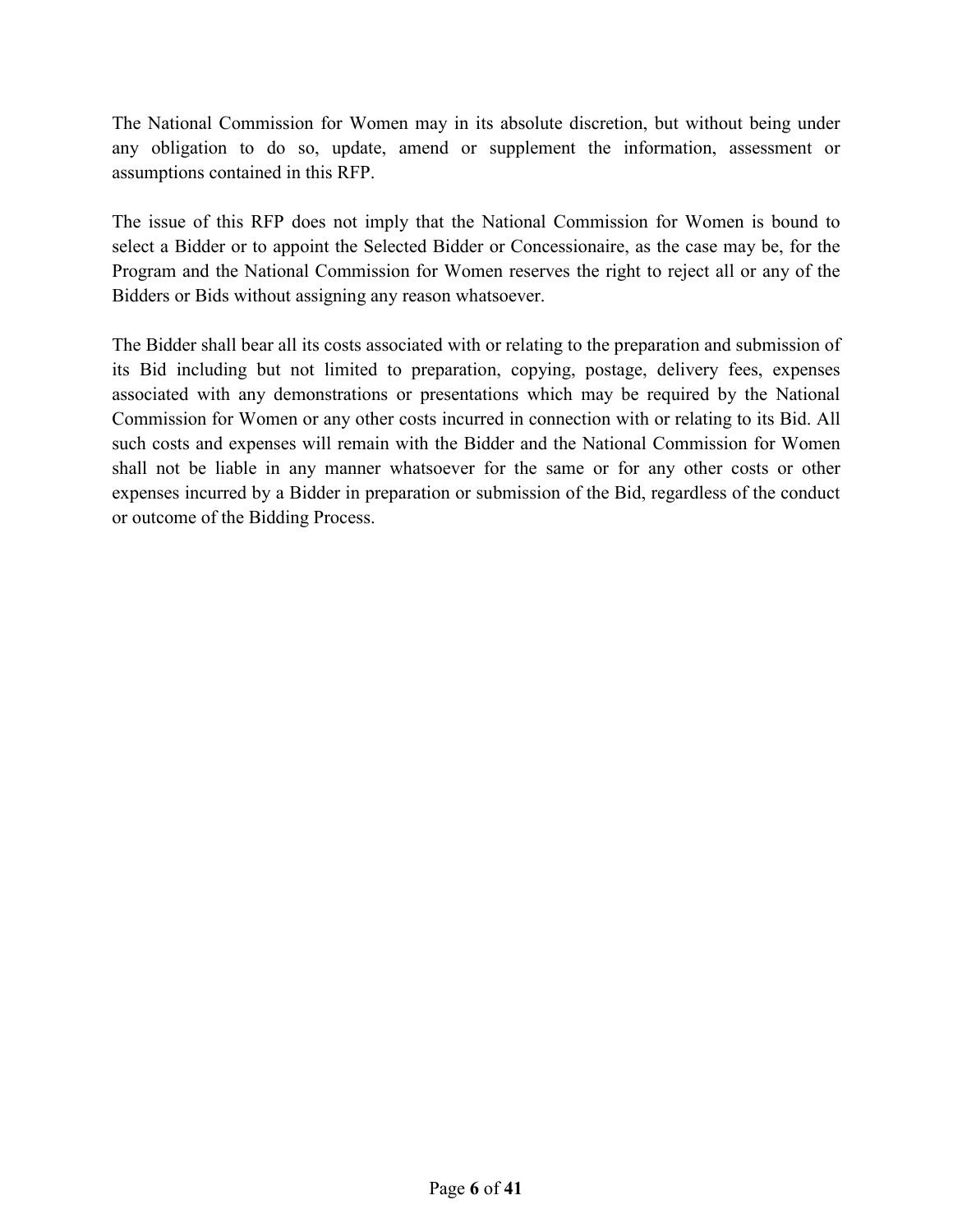# **1. BACKGROUND OF THE PROJECT**

The National Commission for Women and Tata Institute of Social Sciences (TISS), Mumbai- in particular the Resource Center for Intervention on Violence Against Women (RCI-VAW) under the Center for Women- Centered Social Work, have been working in collaboration for the implementation of the 'Violence Free Homes- A Women's Right' Project. Under the project the Special cells with trained social workers within police stations provide psycho-socio-legal services and serve as nodal point for women facing violence. The location of special cells within police stations helps them gain legitimacy and increase the accessibility for women to better coordinate the police response to violence. The special cells address victim's immediate needs in crisis and work with a woman to empower her to take action and protect herself from violence in future, they also provide necessary referral for other services.

The project, in Delhi, which has been supported by the National Commission for women since 2008-2009, was initiated with the social service unit located at Special Police Unit for Women and Children (SPUWAC) Head quartered at Malviya Nagar New Delhi. The project was started to empower women and make available to women survivors of violence in both private and public life, with the necessary assistance.

The Commission with the view to expand this project in other states of India invited TISS for submitting a proposal for such expansion. Hence, Memorandum of Understanding was signed between National Commission for Women and the TISS on 23.12.2015, for the RCI-VAW to demonstrate the Special Cells for women approach through pilot units in 22 districts in 7 other States(Bihar, Assam, Meghalaya, Punjab, Madhya Pradesh, Odisha and Tamil Nadu)

As per MoU, the objective of this collaboration has been to leverage successful demonstration of the approach on-ground towards joint advocacy (i.e. with NCW support) efforts aimed at respective State Government, towards institutionalization as a regular administrative measure (i.e. State funded & administered programme/ scheme). The project entailed placement of trained Social Workers providing quality psycho, socio and legal services for violence affected women.

In its commitment to work on the issue of violence against women, Special cell were established with the coordination of the department of Police, Department of Home of the State in phase manner as detailed below:

|     | <b>State</b> | <b>Districts</b>                    | <b>Commencement</b> |  |
|-----|--------------|-------------------------------------|---------------------|--|
| No. |              |                                     | service             |  |
|     | Delhi        | All 14 Districts $+1$ Head quarters | Dec 2015            |  |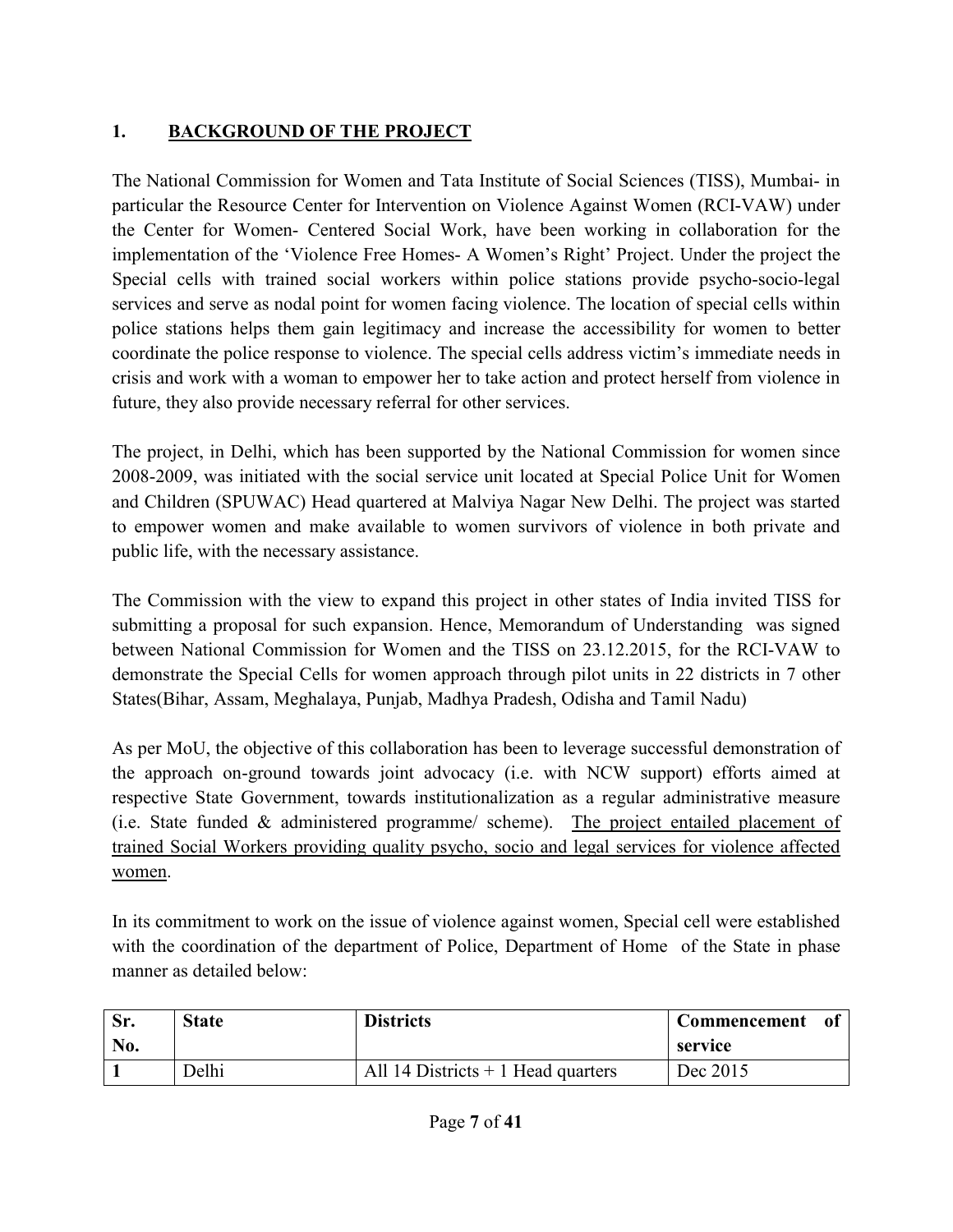| $\overline{2}$ | Assam          | 1.Guwahati                     | <b>July 2016</b> |
|----------------|----------------|--------------------------------|------------------|
| 3              | Meghalaya      | 1.Shillong                     | <b>July 2016</b> |
| $\overline{4}$ | <b>Bihar</b>   | 1. Kishanganj                  | June 2016        |
|                |                | 2. Gaya                        |                  |
|                |                | 3. East Champaran (Motihari)   |                  |
|                |                | 4. Darbhanga                   |                  |
|                |                | 5. Bhagalpur                   |                  |
| 5              | Madhya Pradesh | 1.Indore                       | December 2016    |
|                |                | 2. Bhopal                      |                  |
|                |                | 3. Gwalior                     |                  |
|                |                | 4. Sagar                       |                  |
|                |                | 5. Jabalpur                    |                  |
| 6              | Punjab         | 1.S.A.S. Nagar (Mohali)        | October 2016     |
|                |                | 2. Amritsar                    |                  |
|                |                | 3. Ludhiana                    |                  |
| $\overline{7}$ | Odisha         | 1.Balasore                     | March 2018       |
|                |                | 2. Rourkela (Dist. Sundergarh) |                  |
| 8              | Tamil Nadu     | 1. Greater Chennai             | June 2018        |
|                |                | 2. Salem City                  |                  |
|                |                | 3. Madurai City                |                  |
|                |                | 4. Tirunaveli City             |                  |
|                |                | 5. Villlupuram district        |                  |

## **1.1. The objective of this programme is to:**

- 1.1.1 Rebuild violated woman's self esteem, self worth and dignity
- 1.1.2 Offering the violated woman immediate services, based on her needs, such as carrying out counseling, arranging for shelter or medical aid, providing information on laws and her rights, harnessing police support
- 1.1.3 Creating awareness in the community on the issue of violence against women

## **1.2. Role of NCW**

- 1.2.1. Guide and advise the project;
- 1.2.2. Facilitate the adoption and taking over of the Special Cells on completion of the project by the State Government in collaboration with the concerned departments of the Government;
- 1.2.3. Provide funds for execution of the project;
- 1.2.4. Providing help in institutionalization of the Cells.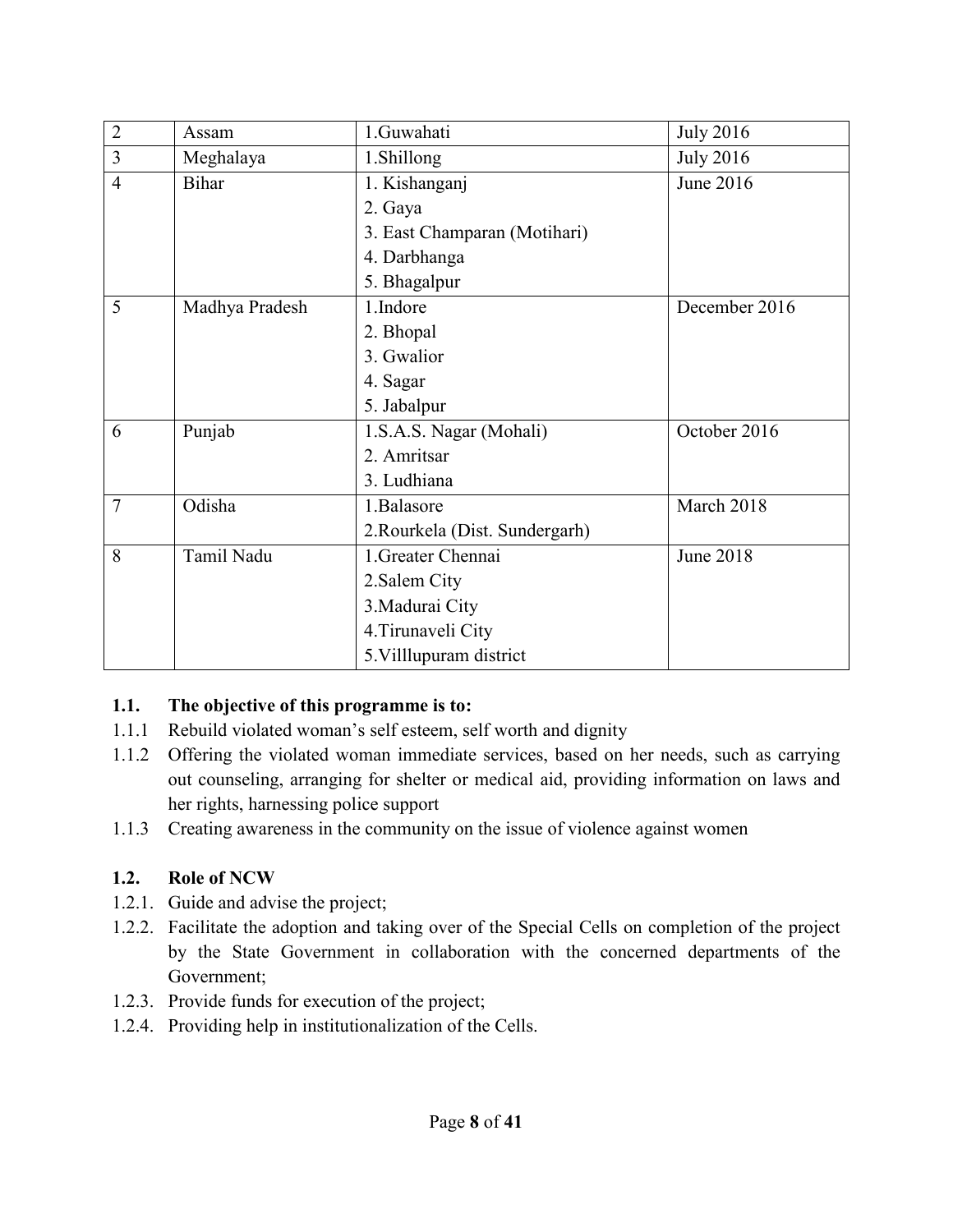**National Commission for Women has now decided to conduct the Third Party Audit of the aforementioned special cells to assess about their functioning and to enhance the level/Quality of Services being provided through them.** 

# **2. SCOPE OF WORK**

Under the project period the total clients with whom interaction/intervention made in Seven states **(Assam, Bihar, Tamilnadu, Madhya Pradesh, Punjab, Odisha , Meghalaya) is 21965**  (Assam (888)/ Bihar (5494)/ Tamilnadu (2165)/ Madhya Pradesh (9667)/ Punjab (2274)/ Odisha (1015)/ Meghalaya(462) and in **Delhi the total interaction/intervention made were 25687.** The project has been institutionalized in some states while in other it has been discontinued. In order to decide as to the effectiveness of this project, an Audit of the project is required.

## **2.1. Survey methodology**

Survey methodology should be based on the data of beneficiaries and officials of special cell units to be provided by National commission for women. Five states( Madhya Pradesh, Punjab, Odisha, Meghalaya ,Tamilnadu) data will be provided by National Commission for women at its New Delhi office .In three states (Delhi, Bihar, Assam) the Violence free Homes special cell units are taken over by the respective state governments and access to Data will be provided through the supervising officials which will be facilitated by NCW. Systematic sampling technique may be used for data collection and its analysis. The survey questionnaire both structured and unstructured should be prepared to capture data and responses.

The Agency/ University/College have to contact at least Ten percent(10%) of the beneficiaries covered in respective state over phone/ email/ whatsapp etc. and shall take feedback/ comments on a designed questionnaire which may cover the profile of the beneficiaries approaching the special cell, the nature and details of violence, the type of intervention carried out, the outcome and overall impact of intervention .The recording of the call transcripts / Email/ whatsapp communication in English language to be maintained as records and to be submitted along with draft report. In case of non-responding of the call by any of the beneficiary, the Applicant Agency/ University/College shall make at least three attempts for reaching to the beneficiary.

The Agency/ University/College have to contact at least Ten percent (10%) of the beneficiaries (other than the one contacted in telephonic mode) covered in respective state separately in physical mode also and shall take feedback/ comments on a designed questionnaire.

The Agency/ University/College have to survey all social workers and police officers in respective state who were associated with the special cell during the project period. In case any social worker/police officer is not reachable at least three attempts must be made to contact them.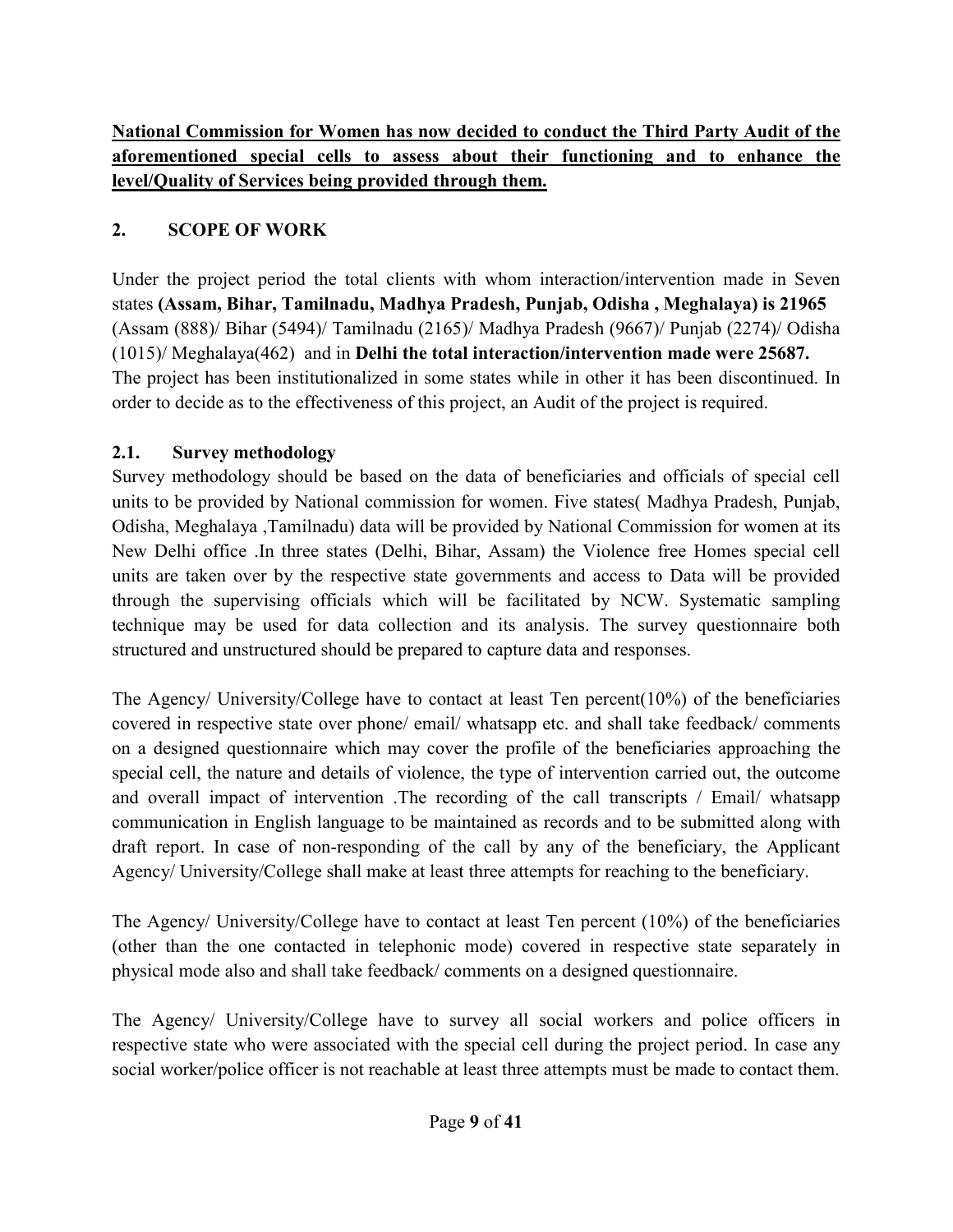The Agency shall analyze the data and submit compiled Audited Report of the project. The data collected by the Agency/ University/College must be used only for the purpose of auditing for the project and the details of all the beneficiaries must remain confidential.

**2.2. Deliverables and Payment Milestones**: The output will have to be delivered by the agency as per the time frame indicated.

| <b>Sr No</b>   | <b>Deliverables for Milestone</b>             | Payment               | <b>Timeline</b>       |
|----------------|-----------------------------------------------|-----------------------|-----------------------|
| $\mathbf{1}$   | On Completion of Agreement with               | The agency will       | Within 15 days of     |
|                | Agency                                        | receive 10% of the    | placement of work     |
|                |                                               | total contract value  | order                 |
|                |                                               | upon placement of     |                       |
|                |                                               | work order.           |                       |
|                |                                               |                       |                       |
| $\overline{2}$ | <b>Pre-Survey Activities:</b>                 | The agency will       | Within 90 days from   |
|                | Preparation<br>list<br>of<br>of<br>a.         | receive 30% of the    | the date of placement |
|                | beneficiaries as per the sampling             | total contract value  | of work order         |
|                | design.                                       | upon completion of    |                       |
|                | Preparation<br>of<br>b.                       | pre-survey activities |                       |
|                | Questionnaire and testing                     |                       |                       |
|                | Training<br>Schedule<br>for<br>$\mathbf{c}$ . |                       |                       |
|                | survey enumerators.                           |                       |                       |
| 3              | Data Collection:                              | The agency will       | Within 180 days       |
|                | 1. Soft copies of all questionnaires          | receive 30% of the    | from the date of      |
|                | along with translations of                    | total contract value  | placement of work     |
|                | questionnaires in English                     | upon submission of    | order.                |
|                | language.                                     | draft report          |                       |
|                | 2. Soft copy of interim report                |                       |                       |
| $\overline{4}$ | Final Audit report in soft and hard           | The agency will       | Within 240 days       |
|                | copy                                          | receive 30% of the    | from the date of      |
|                |                                               | total contract value  | placement of work     |
|                |                                               | upon submission of    | order                 |
|                |                                               | final report          |                       |
|                |                                               |                       |                       |

# **2.3. Compliance to Code of Ethics:**

- **2.3.1.** Informed consent
	- i. providing enough information about potential benefits and risks of harm to permit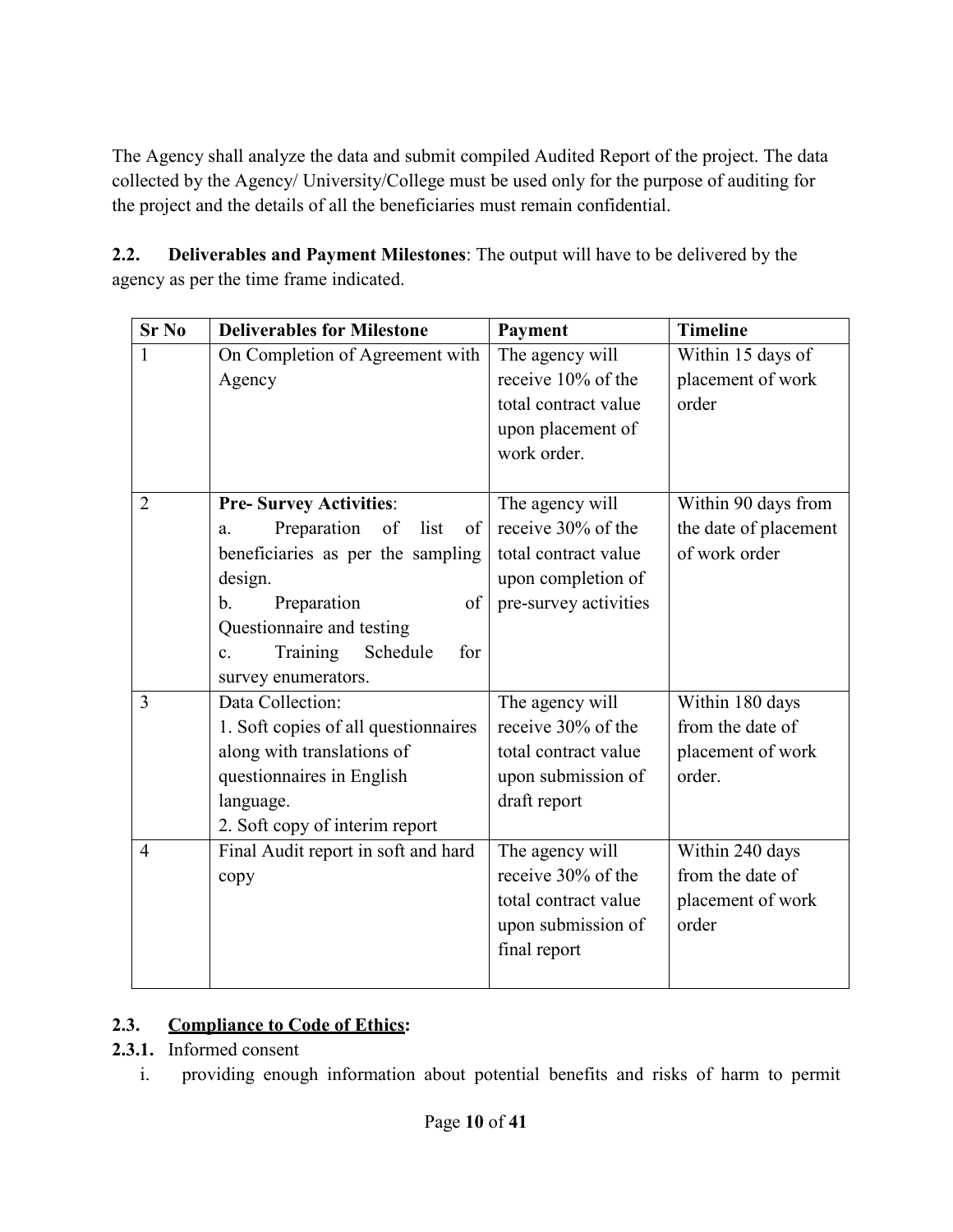subjects to make informed participation decisions;

- ii. Assuring that the information is understood; and
- iii. The researcher and/or the institution undertaking the audit should incorporate in questionnaire that the legally required information has been communicated to participants.
- iv. Creating an environment that is free from undue influence and coercion.
- **2.3.2** Providing Enough Information and Assuring Comprehension
	- i. A clear statement of the level of confidentiality protection that can be legally and technically assured.
	- ii. Planned or anticipated record linkages for research purposes. Explanation to beneficiaries in clear terms that information is being collected for audit purposes and for statistical analysis by researchers. Data will not be used for any legal or enforcement purposes.
	- iii. Planned and possible future uses of the data for research purposes.

# **2.4. Intellectual Property Ownership**

The agreement does not transfer to auditor any ownership or proprietary rights in the data or any work or part thereof and all rights, title and any interest in the data and Audit report shall remain solely with the National Commission for Women.

All documents and other information collected in pursuance of work order allotted under this RFP shall remain or become the property of NCW. All information collected, analyzed, processed or in whatever manner provided by the agency to NCW in relation to the services provided shall be the property of NCW. Executive agency may utilize the data collected during the survey for publishing articles/reports/books and other academic reports but while doing so NCW funding should be given due acknowledgement.

# **3. Evaluation of Proposal**

Agency shall be selected under Quality cum Cost Based Selection (QCBS) method and as per the procedure described in this RFP. Criteria for Evaluation of Technical Proposals are as follows:

| SI <sub>No.</sub> | <b>Evaluation Criteria</b>                                                    |
|-------------------|-------------------------------------------------------------------------------|
|                   |                                                                               |
|                   | The Institute should have experience of conducting survey research. It should |
|                   | have completed & published at least two such survey research: Maximum Marks   |
|                   | 30                                                                            |
|                   | a) Two Survey Report published with large sample size: 15                     |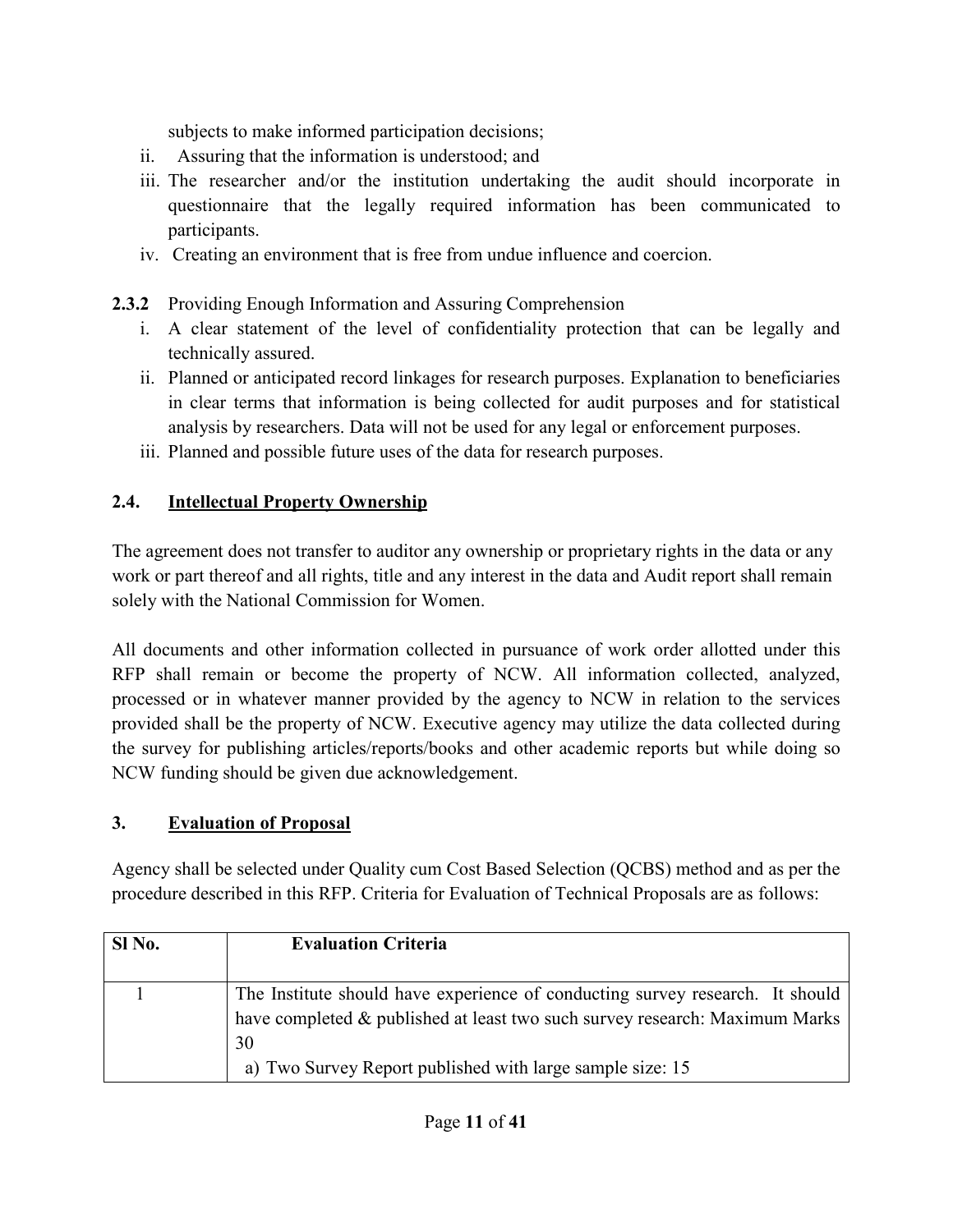| b) Additional 15 marks for reports that have been published in journal with<br>high impact factor or in book form or have been used in policy making by<br>National/International organization                                                                                |
|-------------------------------------------------------------------------------------------------------------------------------------------------------------------------------------------------------------------------------------------------------------------------------|
| Details of the Project team: Maximum Marks 20<br>a) CV of the team leader: having experience of conducting survey research for<br>more than 10 years and published 1 survey research report: Maximum<br>Marks 15<br>b) Experience of team in survey research: Maximum Marks 5 |

## **3.1. Evaluation of Technical Proposals through QCBS**

The eligibility criteria will be first evaluated as defined in Notice Inviting Request for Proposals/ Notice Inviting Tender for each applicant. Detailed technical evaluation will be taken up in respect of only those applicants/agencies, who meet with the prescribed minimum qualifying eligibility criteria. The applicants securing minimum 50% marks in technical evaluation shall be considered for opening of financial proposals.

## **3.2. Evaluation Committee by NCW**

The National Commission for Women will constitute an Evaluation Committee for evaluation of Proposal received. The evaluation committee shall evaluate the Technical Proposals on the basis of Proposal's responsiveness to the TOR using the evaluation criteria system specified in the RFP. A Proposal shall be rejected if it does not achieve the minimum qualifying eligibility criteria. A Technical Proposal may not be considered for evaluation in any of the following cases: (1) The Applicant Agency that submitted the Proposal was found not to be legally incorporated or established in India; or (2) the Technical Proposal was submitted offline or in the wrong format.

After the technical evaluation is completed, Competent Authority of NCW shall notify the Applicant Agencies whose Proposals did not meet the minimum qualifying technical eligibility criteria or Agencies whose Technical Proposals were considered non-responsive to the RFP requirements, indicating that their Financial Proposals shall not be downloaded. The Competent Authority, NCW shall simultaneously notify, in writing to the Applicant Agency whose Technical Proposals qualified minimum qualifying technical eligibility criteria, indicating the date, time, and location for opening of Financial Proposals. (Applicant Agency/representative's attendance at the opening of Financial Proposals is optional).

## **3.3. Public Opening and Evaluation of Financial Proposal**

At the public opening of Financial Proposals, Agency representatives who choose to attend will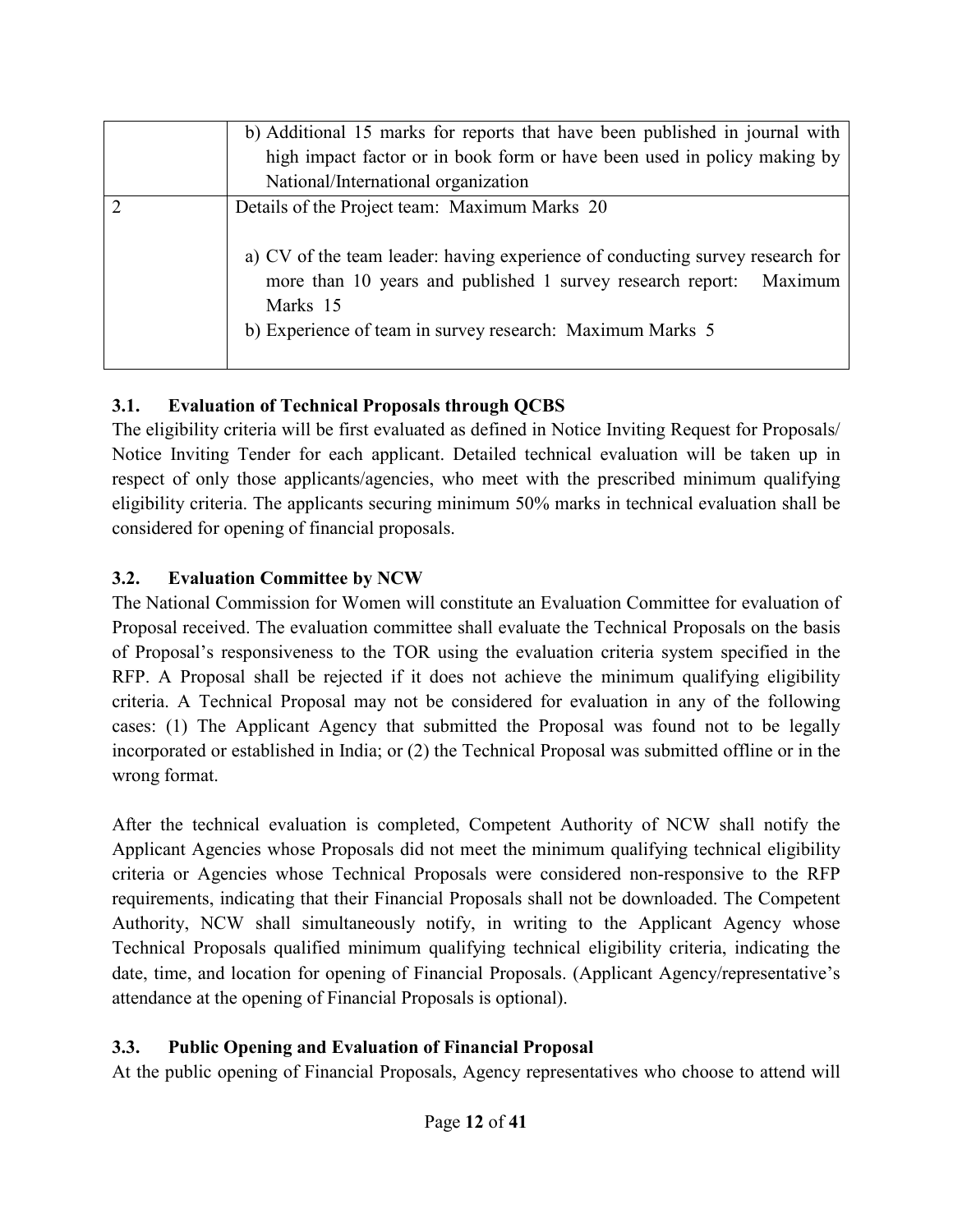sign an Attendance Sheet.

The Competent Authority representative will download the financial proposal of each of only qualified technical Proposal. Such representative will read out aloud the name of the Agency and the total price shown in the Agencies Financial Proposal. This information will be recorded in writing by the applicants' representative.

Evaluation of Financial Proposals: The evaluation committee will review the detailed content of each Financial Proposal. During the review of Financial Proposals, the Committee and representatives of competent authority, NCW involved in the evaluation process, will not be permitted to seek clarification or additional information from any Agency, who has submitted a Financial Proposal. Financial Proposals will be reviewed to ensure (1) these are complete; (2) to see if all items of the corresponding Financial Proposal are priced, and (3) If there are computational errors then these will be corrected.

 Applicant Agencies' attendance at the opening of Financial Proposals is optional. The financial score will be calculated as follows:

## Financial Score of the applicant  $=$  (lowest quoted rate among all the applicants  $\div$  rate **quoted by the applicant) x 100.**

The composite score for the applicant agency will be calculated with the weight age in the ratio technical: financial as 60:40. That is Composite score = (technical score x  $0.6$ ) + (financial score x 0.4)

| Proposals      | Technical      | Financial   | Financial | $50\%$ of | Total     |
|----------------|----------------|-------------|-----------|-----------|-----------|
|                | score          | proposal in | score     | Financial | Weightage |
|                | (Out of $50$ ) | lakh        |           | score     |           |
| P <sub>1</sub> | 45             |             | 80        | 40        | 43        |
| P <sub>2</sub> | 40             |             | 100       | 50        | 44        |
| P <sub>3</sub> | 42.5           | 4.5         | 89        | 44.5      | 43.3      |
| P <sub>4</sub> | 47.5           | 5.5         | 73        | 36.5      | 43.1      |

## **Sample worked out**

## **4. BIDDING PROCESS**

## **4.1. Two-Bid System**

The tender will be a **Two-Bids System** i.e., Technical and Financial Bids. The tender should be submitted in two sealed covers.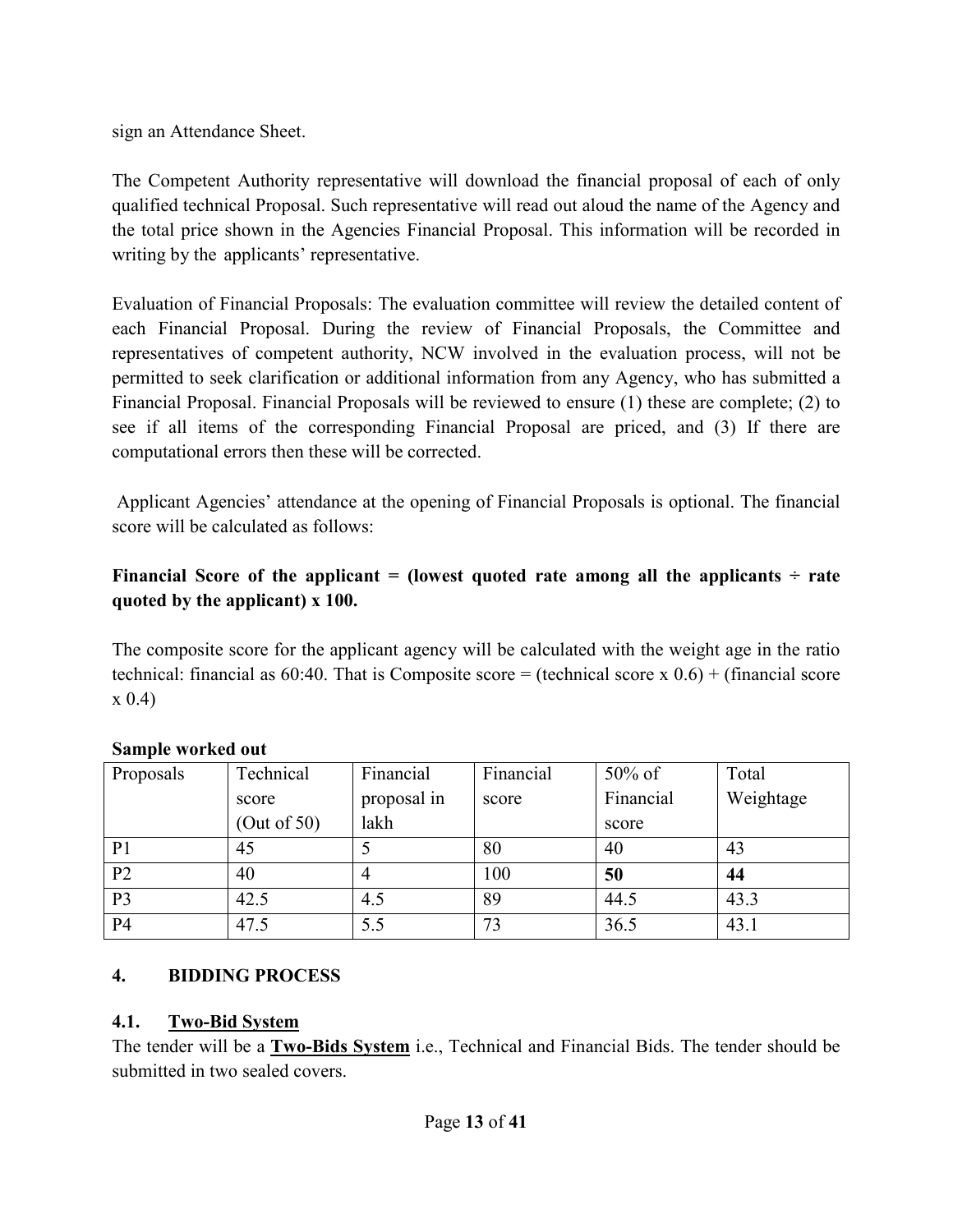The first sealed cover should be superscripted as "**Technical Bid**" and should contain:

- a. Proforma conforming to Format-I to Format-IV, duly filled-in.
- b. Bidder profile including previous experience
- c. Acceptance of Tender Terms and Conditions by the Bidder.
- d. Other required documents as mentioned in Form-I to Form-IV.

The second sealed cover should be superscripted as "**Financial Bid"** and should contain: Proforma conforming to Format -V, duly filled in.

**Note:** The bidder should quote his Service Charges (inclusive of all Statutory Taxes) in Indian Rupees only.

## **4.2. Cost of Bidding**

The Bidders shall be responsible for all of the costs associated with the preparation of their Bids and their participation in the Bidding Process. The Authority will not be responsible or in any way liable for such costs, regardless of the conduct or outcome of the Bidding Process.

It shall be deemed that by submitting a Bid, the Bidder has:

- a. Made a complete and careful examination of the Bidding Documents;
- b. Received all relevant information requested from the NCW;
- c. Accepted the risk of inadequacy, error or mistake in the information provided in the Bidding Documents or furnished by or on behalf of the NCW relating to any of the matters referred above;
- d. Satisfied itself about all matters, things and information including matters hereinabove necessary and required for submitting an informed Bid, execution of the Project in accordance with the Bidding Documents and performance of all of its obligations there under;
- e. Acknowledged and agreed that inadequacy, lack of completeness or incorrectness of information provided in the Bidding Documents or ignorance of any of the matters referred hereinabove shall not be a basis for any claim for compensation, damages, extension of time for performance of its obligations, loss of profits etc. from the NCW,
- f. Acknowledged that it does not have a Conflict of Interest; and
- g. Agreed to be bound by the undertakings provided by it under and in terms thereof.

The NCW shall not be liable for any omission, mistake or error in respect of any of the above or on account of any matter or thing arising out of or concerning or relating to RFP or the Bidding Documents or the Bidding Process, including any error or mistake therein or in any information or data given by the Authority.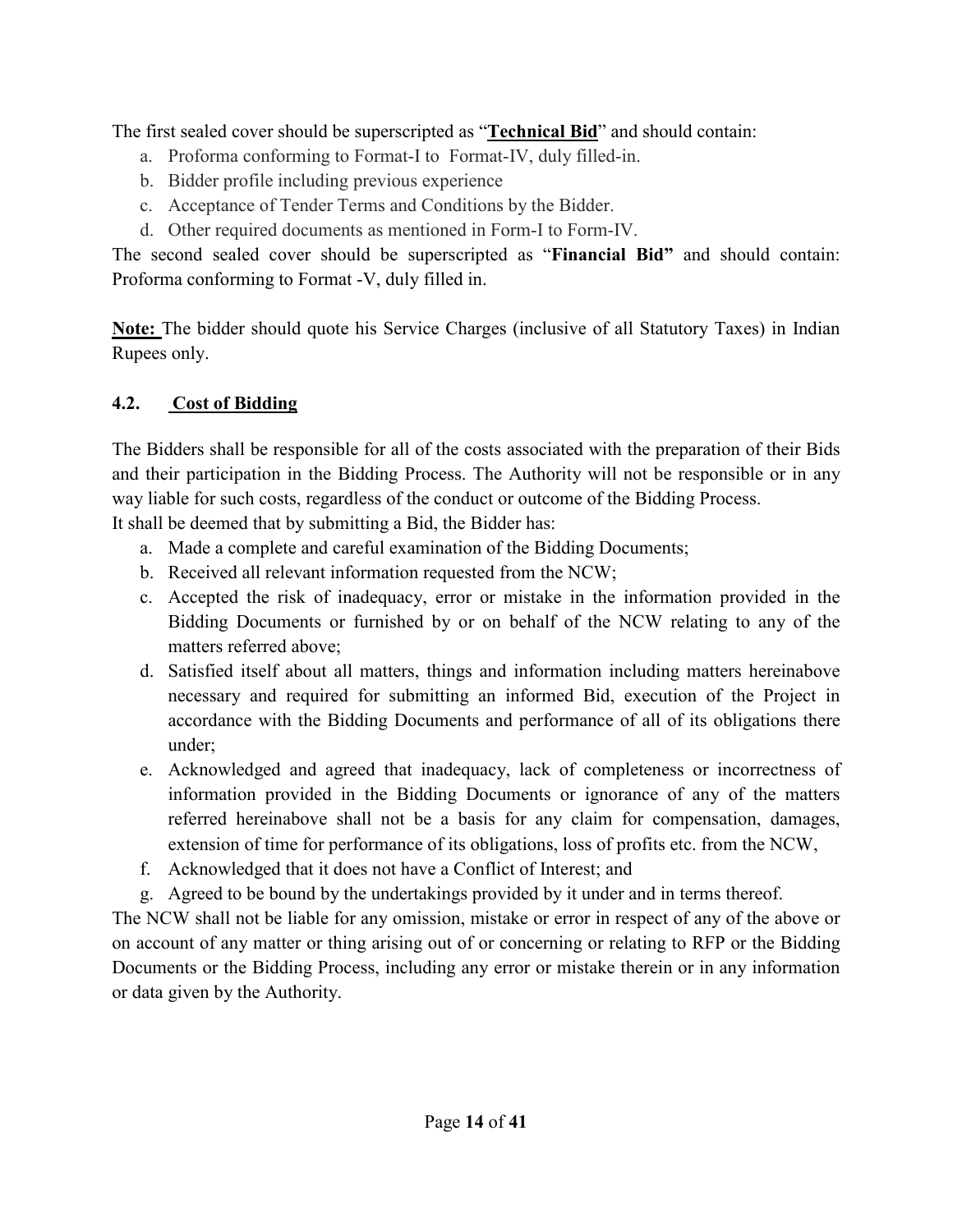## **4.3. Bidders General Qualifications**:

- a. The Agency /College/University shall be an educational institute of repute either enlisted as Institute of National importance or having atleast A+ National Assesment and Accreditation Council accreditation and should have been in existence for not less than five years. NAAC accreditation should be valid at the time of application. Incorporation/registration/ accreditation certificate should be furnished with application.
- b. The Agency/College/University should have PAN number and GST registration number.
- c. The Agency/College/University should not be black listed by any Government Department/Organization
- d. The bidder should have experience of publishing at least two survey research reports in public domain involving large sample size to the complete satisfaction of sanctioning organization.
- e. Preference will be given to agencies which have research experience and where report has been published in journal or book form or had been used in making public policy.
- f. The Bidder shall not be under a declaration of ineligibility for corrupt or fraudulent practices or blacklisted with any of the Government agencies.

# **4.4. Verification and Disqualification**

The NCW reserves the right to verify all statements, information and documents submitted by the Bidder in response to the RFQ, the RFP or the Bidding Documents and the Bidder shall, when so required by the NCW, make available all such information, evidence and documents as may be necessary for such verification. Any such verification or lack of such verification, by the NCW shall not relieve the Bidder of its obligations or liabilities hereunder nor will it affect any rights of the NCW there under.

NCW reserves the right to reject any Bid and appropriate the Bid Security if:

- a. At any time, a material misrepresentation is made or uncovered, or
- b. The Bidder does not provide, within the time specified by the NCW, the supplemental information sought by the NCW for evaluation of the Bid.
- c. Such misrepresentation/ improper response shall lead to the disqualification of the Bidder. If the Bidder is a Consortium, then the entire Consortium and each Member may be disqualified / rejected. If such disqualification / rejection occur after the Bids have been opened and the Highest Bidder gets disqualified / rejected, then the NCW reserves the right to:
- d. invite the remaining Bidders to submit their Bids in accordance with Clauses or
- e. Take any such measure as may be deemed fit in the sole discretion of the NCW, including annulment of the Bidding Process.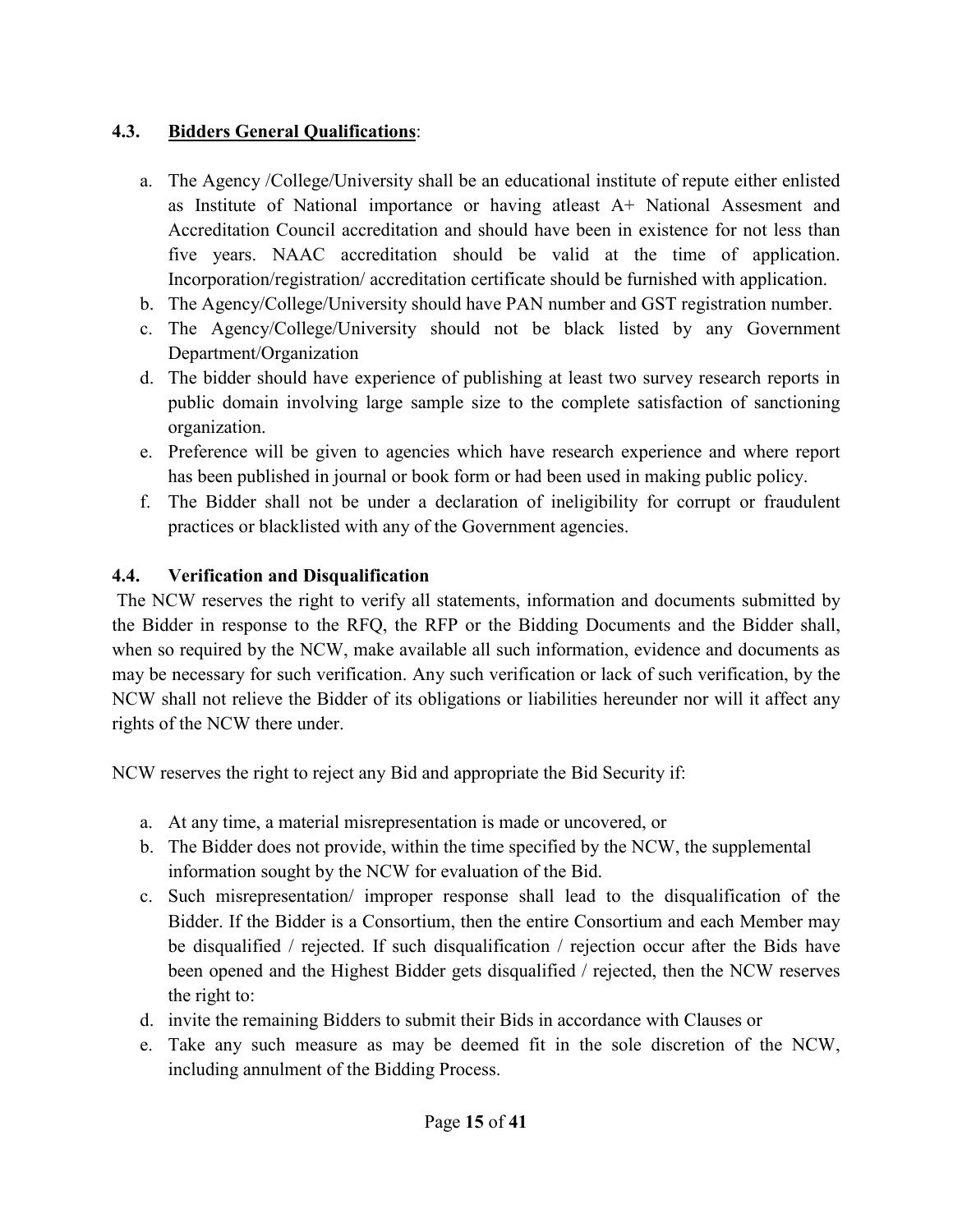f. In case it is found during the evaluation or at any time before signing of the agreement or after its execution and during the period of subsistence thereof, that one or more of the pre-qualification conditions have not been met by the Bidder, or the Bidder has made material misrepresentation or has given any materially incorrect or false information, the Bidder shall be disqualified forthwith if not yet appointed as the Concessionaire either by issue of the LOA or entering into of the Concession Agreement, and if the Selected Bidder has already been issued the LOA or has entered into the Agreement, as the case may be, the same shall, notwithstanding anything to the contrary contained therein or in this RFP, be liable to be terminated, by a communication in writing by the NCW to the Selected Bidder, as the case may be, without the Authority being liable in any manner whatsoever to the Selected Bidder or Concessionaire.

## **4.5. Application fee**:

The applicants shall furnish processing fees of Rs. 100.00(Rupees One Hundred Only) in the form of Demand Draft/Pay order , issued by a Scheduled Bank in India drawn in favour of "Pay and Account Officer, National Commission for Women" payable at "New Delhi". The DD may be sent to National Commission for Women by post and scanned copy of DD may be attached with RFP.

## **4.6. Evaluation of bids:**

The Technical Evaluation Committee (TEC) will evaluate the competence of the agencies to supply requisite services in the required category based on record, profile, and on such other criteria as it may fix and only those found fit will be eligible for financial bid opening.

NCW reserves the right to reject the tender at any time without assigning any reason.

## **4.7. Award of Contract:**

On the acceptance of tender/ bid for awarding the contract, NCW will notify the successful bidders in writing/ web site that their tender/bid has been accepted. The successful bidder will have to sign a Contract Agreement with NCW. After signing of the Contract Agreement with NCW, no variation in or modifications of the term and of the contract shall be made except by written amendment signed by all the parties. Also all the terms and conditions of the tender documents shall be a part of the contract agreement

## **4.8. Target and Achievement**

The work as outlined is to be completed within 240 days from the date of award of work.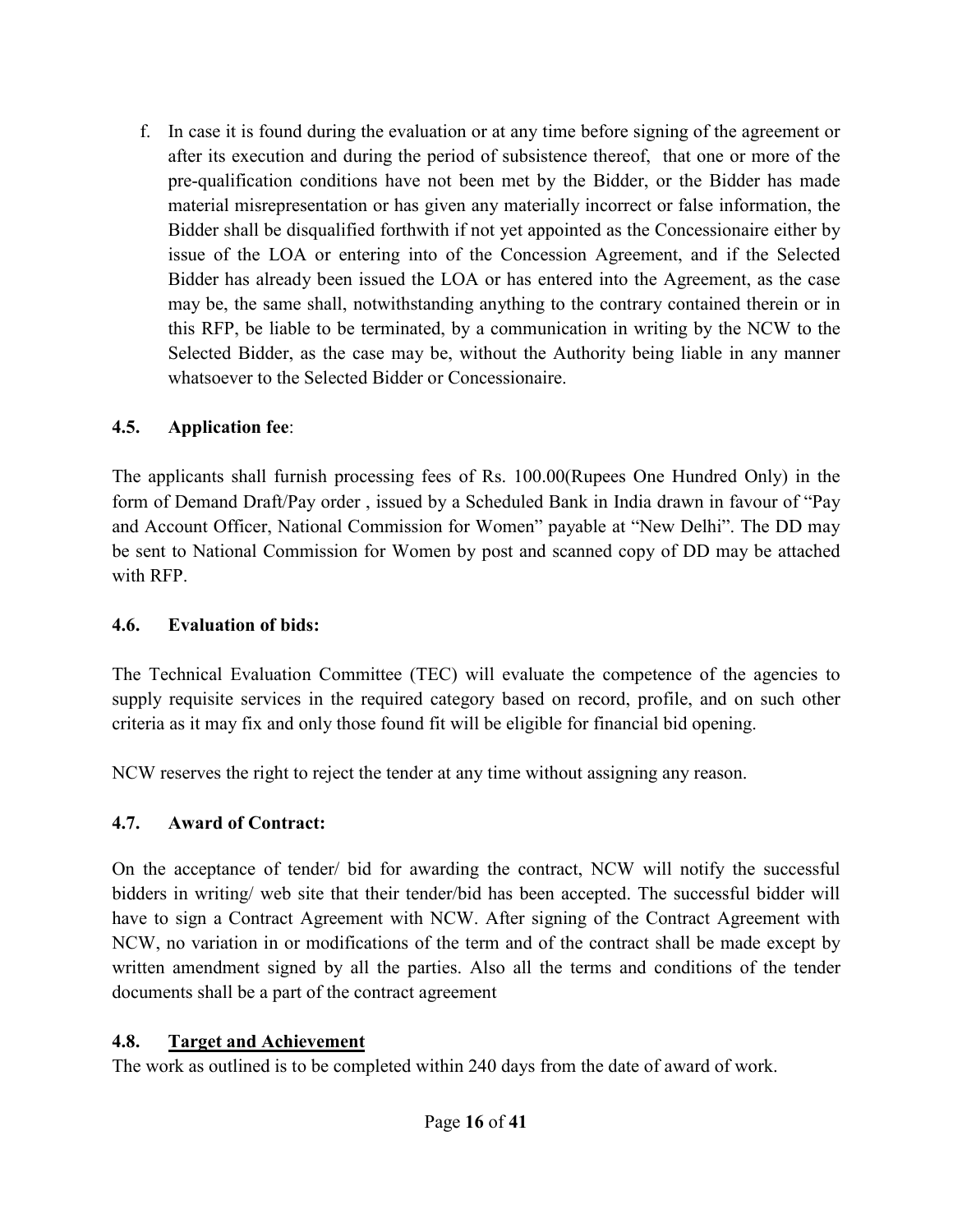# **5. GENERAL TERMS AND CONDITIONS**

# **5.1. Contract Period & Payment Cycle:**

The payment will be released in four installment in the ratio of 10:30:30:30 in the following method as per the deliverable timeline

# **5.2. Penalty Clause:**

During the contract period, either party can terminate the contract by giving one month notice in advance. If the agency fails to give one month notice in writing for termination of contract, any amount due on NCW shall be forfeited.

Any delays from the time schedule to be stipulated by the National Commission for Women for items of work listed in the Scope of work, would invite a penalty of 1% of the annual cost of assignment per week, subject to a ceiling of 10% of the cost of assignment, besides other action for underperformance/undue delays as may be deemed fit by the National Commission for Women.

# **5.3. Withdrawal/Amendment to RFP:**

At any time prior to the last date for receipt of bids, the NCW may for any reason whether on its own initiative or in response to a clarification requested by a prospective Outsourcing Agency modify the RFP document by an amendment. In order to provide prospective outsourcing agency a reasonable time in which to take the amendments into account in preparing their bids. The NCW may at its discretion extend the last date for the receipt of Bids and/ or make other changes in the requirements set out in the invitation to RFP.

NCW reserves the right to withdraw the RFP at any stage without any liability or any obligation for such withdrawal without assigning any reasons.

# **5.4. Rejection of Bid:**

The application/bid for Engagement of third party audit Agency is liable to be rejected if:

- a. The application is not submitted in proper sealed cover with superscription as indicated.
- b. The application is not in prescribed format and not containing all required details/documents.
- c. The application is not properly signed.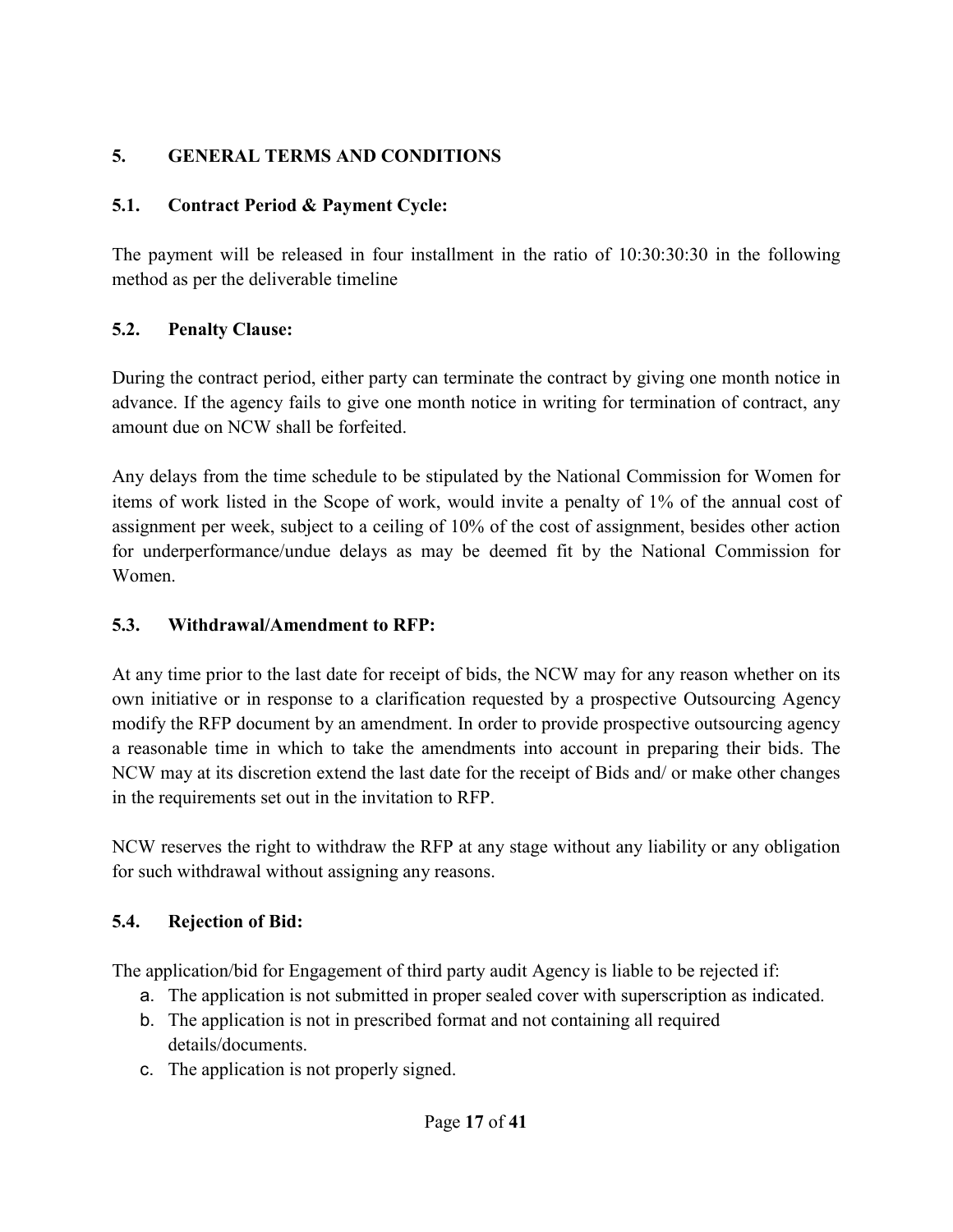- d. The application is received after the expiry of due date and time.
- e. Offer is received by telex, fax, telegram or email.

## **The NCW reserves the right:**

- a) To reject any/all applications without assigning any reasons thereof.
- b) To relax or waive any of the conditions stipulated in this document as deemed necessary in the best interest of the NCW and the objective of the scheme without assigning any reasons thereof.
- c) To include any other item in the Scope of Work at any time after consultation.

## **5.5. Conflict of interest:**

The applicants shall not have a conflict of interest. The applicant found to have a conflict of interest as mentioned below are liable to be disqualified.

The selected applicant shall not engage in activities that conflict with the interest of the NCW under the contract and shall be excluded from the continuation of the services under the contract.

## **5.6. Validity of applications/bid:**

The Application Bid shall be valid for a period of 180 days from the last date of submission of applications.

NCW reserves the right that in exceptional circumstances at its own discretion it may ask the applicants to extend the validity of their application for a specified period. The Applicant not submitting the letter of extension of the validity period at that time shall not be further considered.

## **5.7. Disclaimer**

NCW shall not be responsible for late receipt of application for any reason whatsoever. The applications received late will not be considered and will be returned unopened to the applicant.

# **5.8. Termination**:

National Commission for Women may terminate the Contract of the Agency in case of the occurrence of any of the events specified below:

- i. If the Agency becomes insolvent or goes into compulsory liquidation.
- ii. If the Agency, in the judgment of National Commission for Women, has engaged in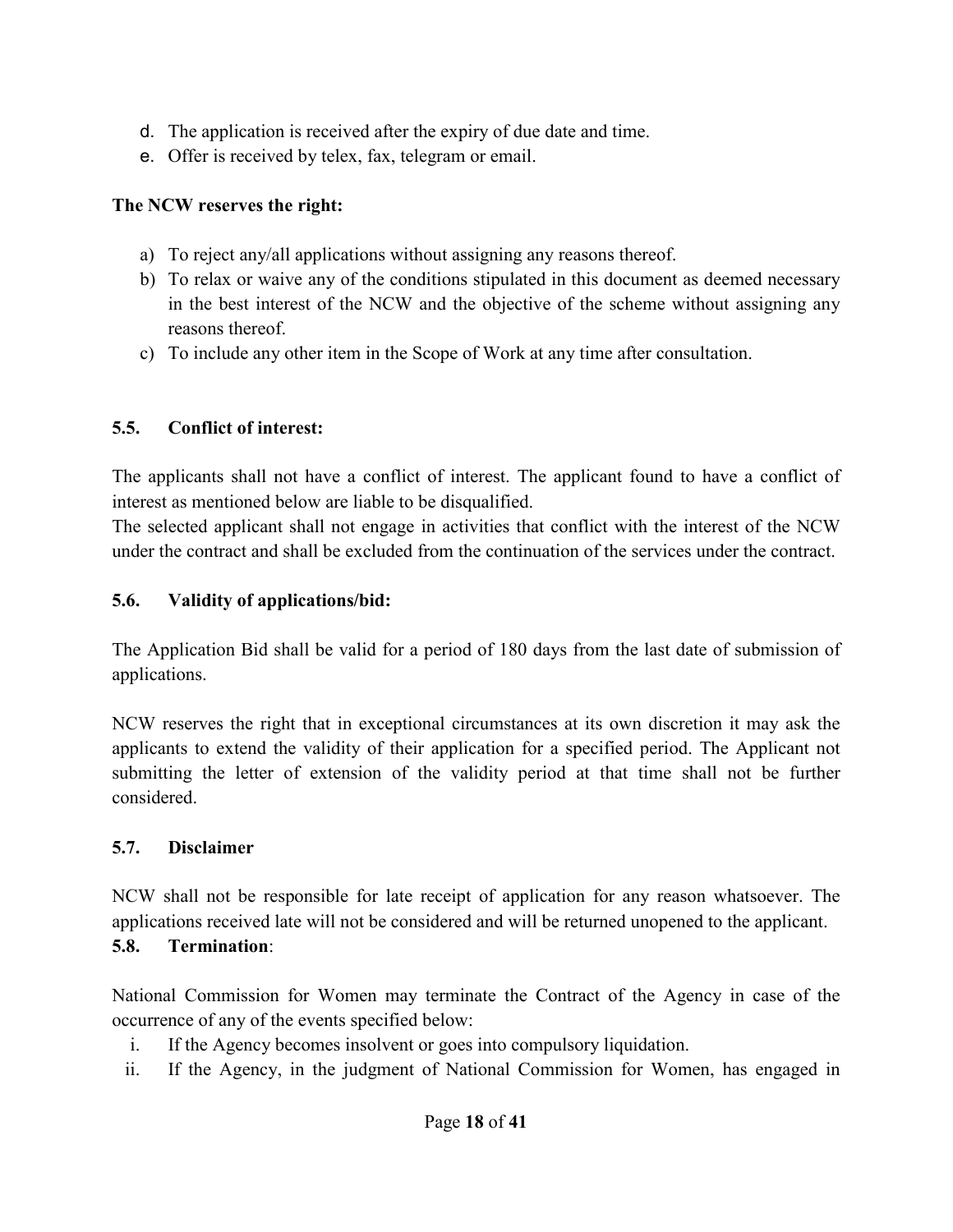corrupt or fraudulent practices in competing for or in executing this Contract.

- iii. If the Agency submits to National Commission for Women a false statement which has a material effect on the rights, obligations or interests of National Commission for Women.
- iv. If the Agency places itself in position of conflict of interest or fails to disclose promptly any conflict of interest to National Commission for Women.
- v. If the Agency fails to provide the quality services as envisaged under this contract, reasons for the same would be recorded in writing.

In such an occurrence National Commission for Women shall give a written advance notice before terminating the Contract of the Agency.

## **5.9. Force Majeure:**

Neither party will be liable in respect of failure to fulfill its obligations, if the said failure is entirely due to Acts of God, Governmental restrictions or instructions, natural calamities or catastrophe, epidemics or disturbances in the country. Force Majeure shall not include (i) any event which is caused by the negligence or intentional action of a Party or by or of such Party's agents or employees, not (ii) any event which a diligent Party could reasonable have been expected both to take into account at the time of being assigned the work, and avoid or overcome with utmost persistent effort in the carrying out of its obligations hereunder. Force Majeure shall not include insufficiency of funds or manpower or inability to make any payment required for execution of services under this Contract.

A Party affected by an event of force Majeure shall immediately notify the other Party of such event, providing sufficient and satisfactory evidence of the nature and cause of such event, and shall similarly give written notice of the restoration of normal conditions as soon as possible.

## **5.10. Amendment of RFP**

- i. At any time prior to the Proposal Due Date, the National Commission for Women may, for any reason, whether at its own initiative or in response to clarifications requested by a Bidder, modify the RFP Document by the issuance of Addenda.
- ii. Any Addendum thus issued will be hosted on the website http://ncw.nic.in and CPP Portal.
- iii. In order to provide the Bidders a reasonable time to examine the Addendum, or for any other reason, the National Commission for Women may, at its own discretion, extend the Proposal Due Date.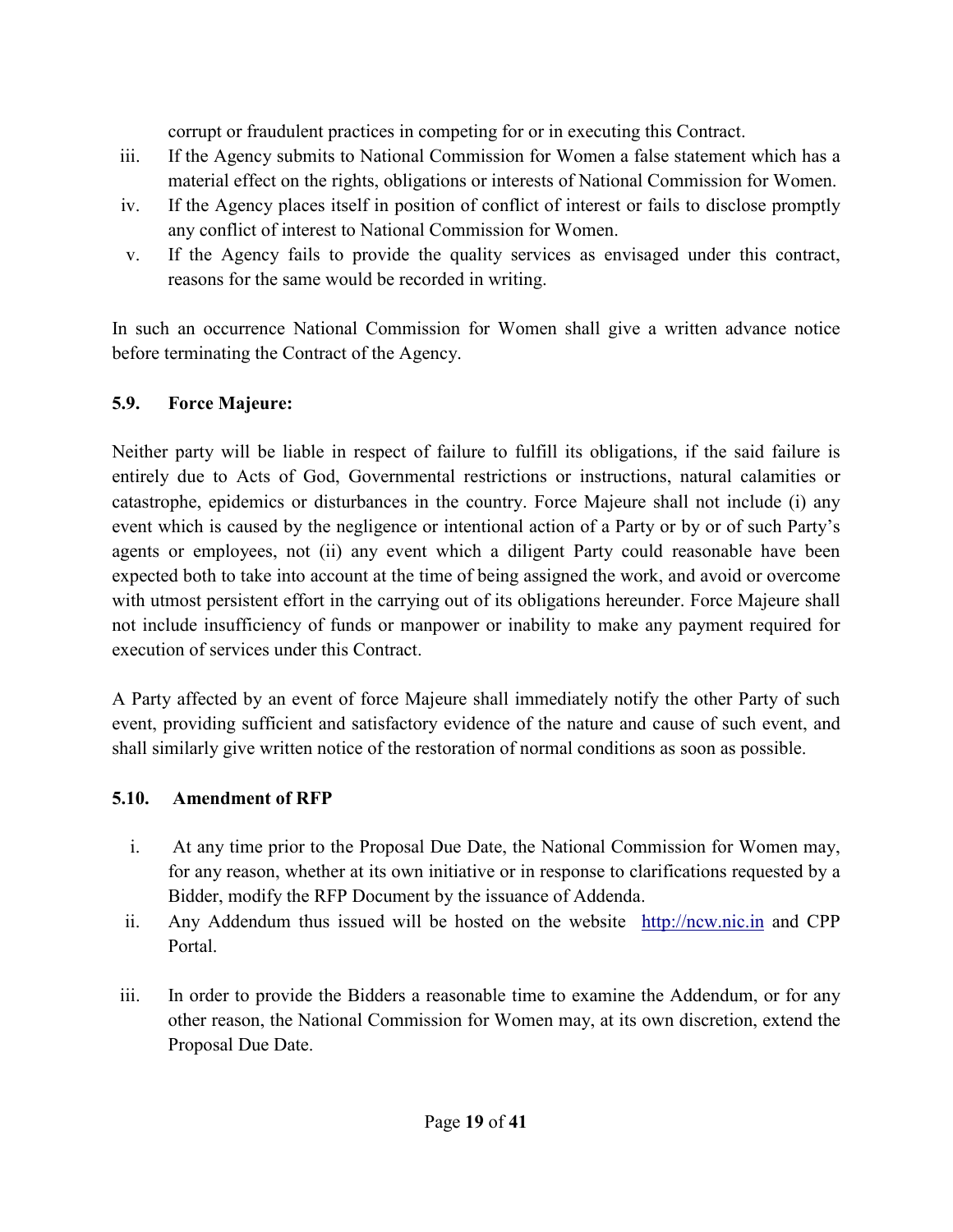# **5.11. Pre-proposal Meeting**

- i. To clarify and discuss issues with respect to the Project and the RFP, the National Commission for Women may hold Pre-Proposal meeting(s).
- ii. Prior to the Pre-Proposal meeting(s), the Bidders may submit a list of queries and propose deviations, if any, to the Project requirements and/or the agreement. Bidders must formulate their queries and forward the same to NCW as per the time schedule set out in of this Volume of the RFP Document ("Bidding Schedule"). The NCW may, in its sole discretion or based on inputs provided by Bidders that it considers acceptable, amend the RFP.
- iii. Bidders may note that the NCW will not entertain any deviations to the RFP at the time of submission of the Proposal or thereafter. The Proposal to be submitted by the Bidders would have to be unconditional and Unqualified and the Bidders would be deemed to have accepted the terms and Conditions of the RFP with all its contents including the Draft Agreement. Any Conditional Proposal shall be regarded as non responsive and would be liable for rejection.
- iv. The NCW will endeavour to hold the Pre-Proposal meeting as per Bidding Schedule.
- v. Attendance of the Bidders at the Pre-Proposal meeting is not mandatory.
- vi. All correspondence / enquiries should be submitted to the following in writing by fax / registered post / courier: and superscribed.

## **5.12. Other Important Information**

Period of validity of the Tender is 180 days from the closing date of the proposals. The National Commission for Women is however not bound to accept any tender or to assign any reason for non-acceptance. The National Commission for Women reserves its right to accept the tender either in full or in part. Conditional, erroneous and incomplete Bids will be rejected outright.

The National Commission for Women reserves its right to summarily reject offer received from any Agency on national security considerations, without any intimation to the bidder. The National Commission for Women reserves the right to place an order for the full or part quantities under any items of work under scope of work.

Agencies submitting proposals will not be permitted to alter or modify their bids after expiry of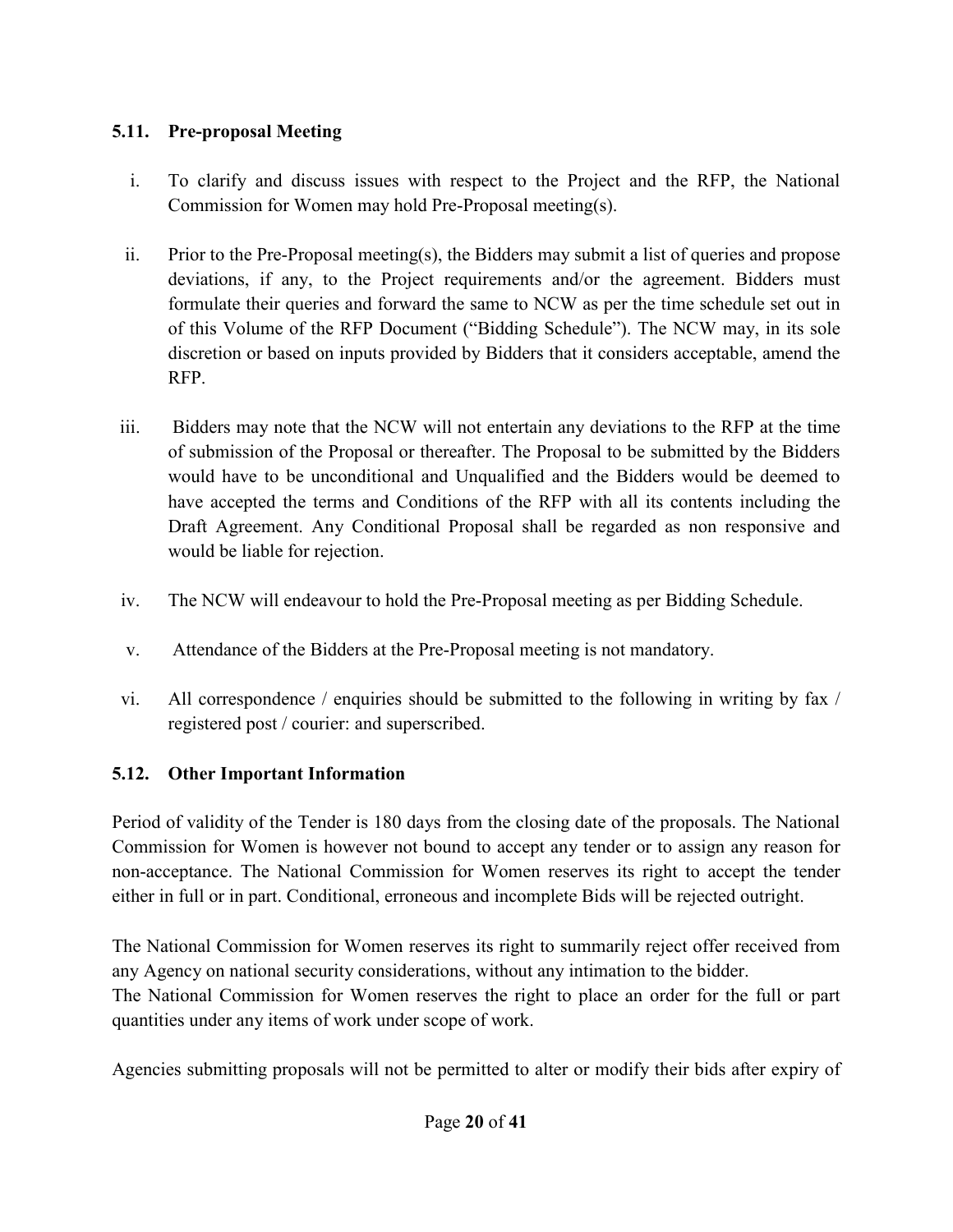the deadline for receipt of bids.

The National Commission for Women reserves its right not to accept bids from agencies resorting to unethical practices or on whom investigation/enquiry proceedings has been initiated by Government Investigating Agencies/Vigilance Cell.

## **5.13. Clarifications:**

Clarification if any may be sought from NCW only through email at  $sro-ncw@nic.in$ 

## **5.14. Settlement of disputes:**

- **a.** Amicable Settlement: The Parties shall use their best efforts to settle amicably all disputes arising out of or in connection with this Agreement or the interpretation thereof.
- **b.** Dispute Settlement: Any dispute between the Parties as to matters arising pursuant to this Agreement, which cannot be settled amicably within thirty (30) days after receipt by one Party of the other Party's request for such amicable settlement, may be submitted by either Party for settlement. If the dispute(s) is not resolved amicably then it shall be referred to arbitration and shall be dealt as per the provisions of the Arbitration Conciliation Act 1996. For all purposes, the Civil Court, Delhi, shall have jurisdiction only in exclusion to any other jurisdiction specified under any other Act.
- **c. The place of Arbitration shall be at Delhi only.**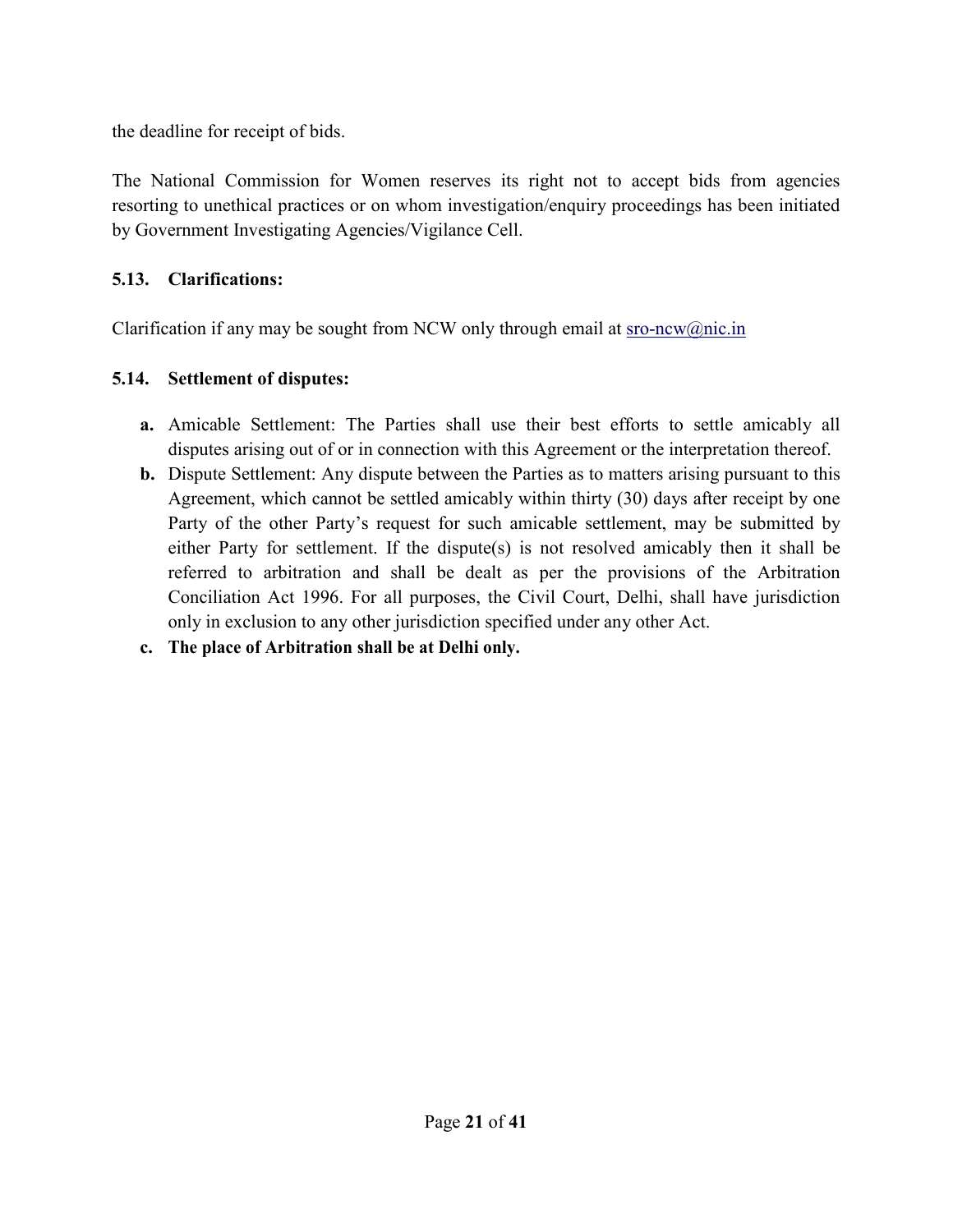## **Annexure A**

## **Preparation and Submission of Proposal Technical Proposal Submission Forms**

**Format 1: Covering Letter**  To

Deputy Secretary **National Commission for Women, Plot No. 21, Jasola Institutional Area, New Delhi.**

Dear Sir,

We, the undersigned, are interested in conducting Third Party Audit of NCW-TISS project on violence free Homes-A woman's Right( special cell for women) in accordance with your Request for Proposal dated [Insert Date] and our Proposal.

We are hereby submitting our Proposal, which includes this Technical Proposal.

We hereby declare that we have read the RFP, and abide by the same. [In case of any declaration, reference to concerned document attached must be made]. We hereby declare that all the information and statements made in this Proposal are true and accept that any misleading information contained in it may lead to our disqualification.

We undertake, if our Proposal is accepted, to initiate Services related to the assignment not later than the date indicated in the Data Sheet.

We understand you are not bound to accept any Proposal you receive.

Yours faithfully, Authorized Signature [In full and initials]: Name and Title of Signatory: Name of Firm: Address: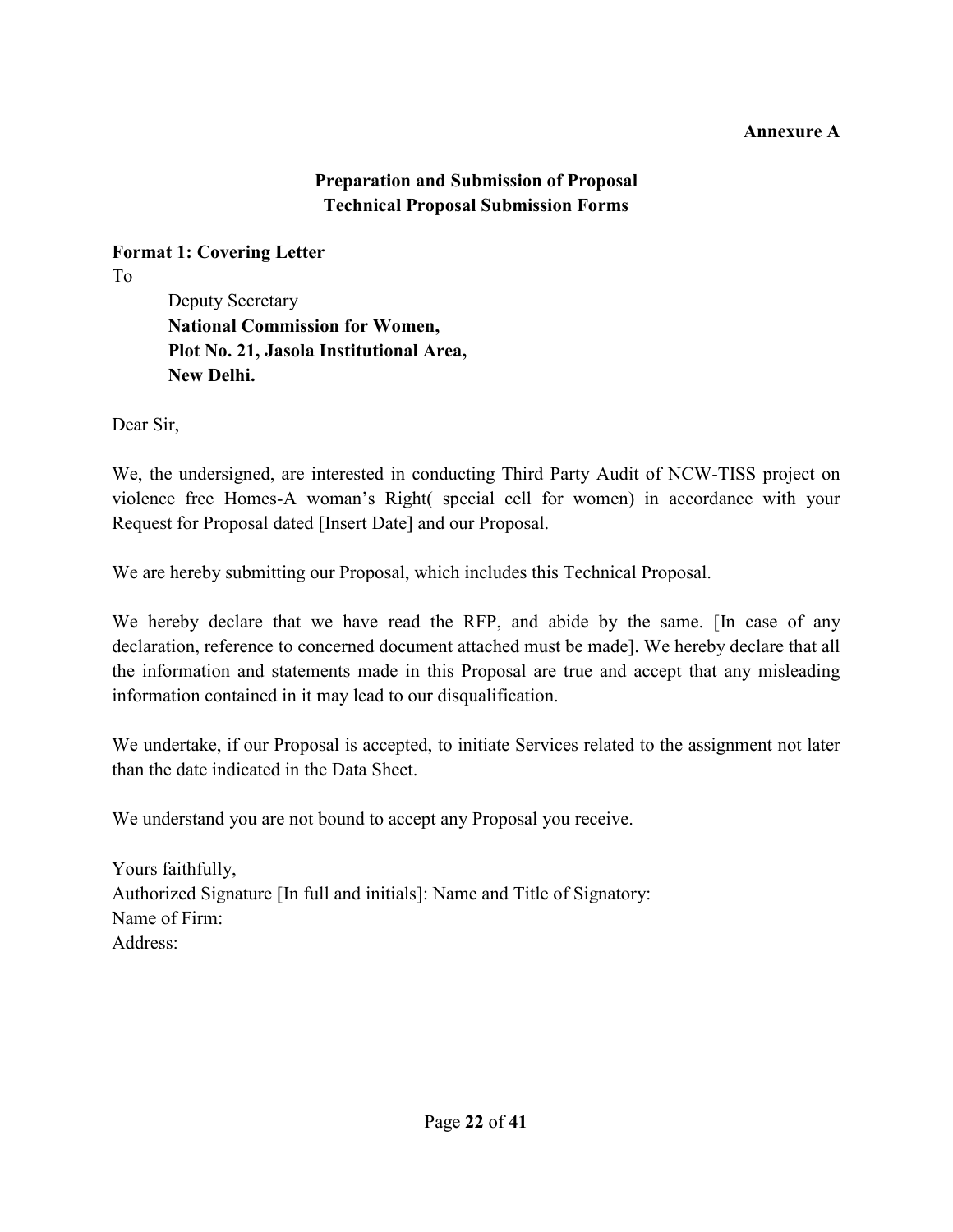## **Format 2: Organization /College/Institution Details**

| <b>Organization/College/Institution Name:</b> |  |
|-----------------------------------------------|--|
| Status / Constitution of the Organization:    |  |
| 2. Type of Affiliation / Declared by act of   |  |
| Parliament:                                   |  |
| 3. Accreditation Grade by NAAC                |  |
| 4. Accreditation valid upto                   |  |
|                                               |  |
|                                               |  |
|                                               |  |

For and on behalf of: (Organization College/Institution) Signature: Name: Designation: (Authorized Representative and Signatory)

**Note**: Please provide copy of the registration/ incorporation certificate from the appropriate Registering Authority.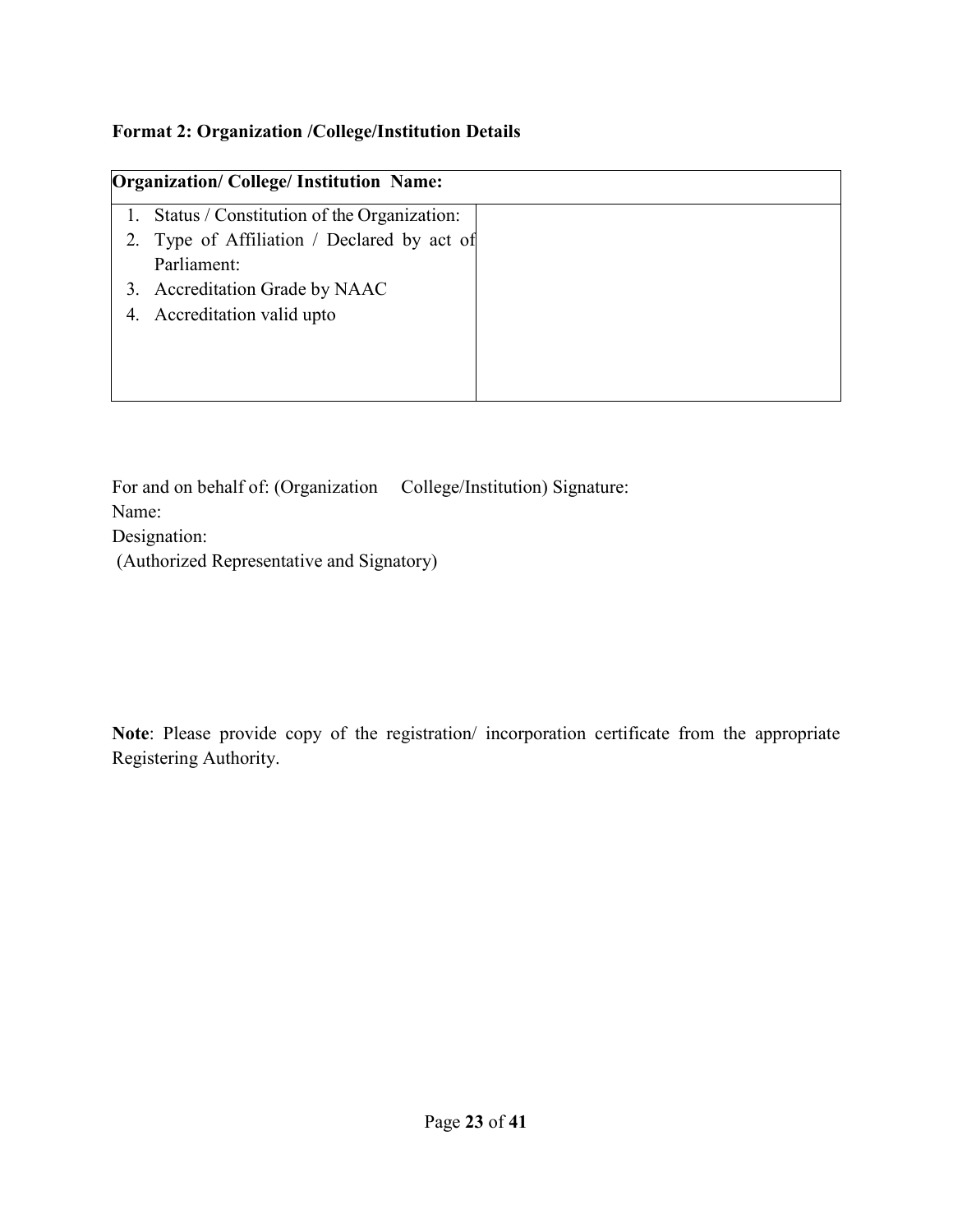# **Format 3: Survey Research detail sheet**

**Details of the Survey Research Report involving large sample size (undertaken by the agency-Please fill separate sheet survey report wise** 

|                                                          | <b>Detail</b> |
|----------------------------------------------------------|---------------|
| Name of Survey Research Report                           |               |
| Sample size                                              |               |
| Name(s) of the client for whom the<br>research conducted |               |
| Research period/                                         |               |
| Start date (month/year):                                 |               |
| Completion date (month/year):                            |               |
| Date of publication/ Submission                          |               |
| Project value                                            |               |
| (Brief Description of the Research report)               |               |

Authorized Signatory [In full initials and Seal]:

Name of the Organization: \_\_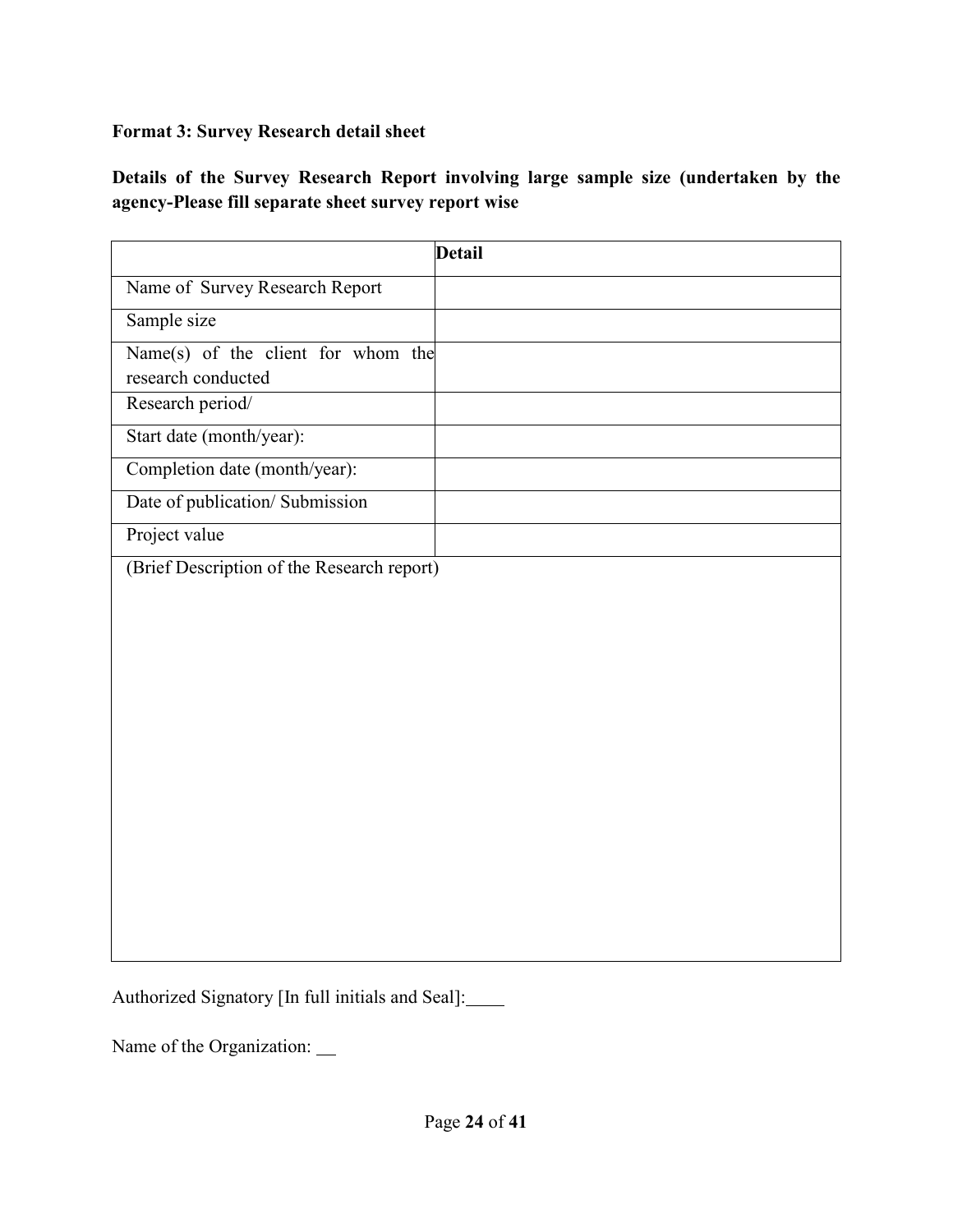## **Format 4: Curriculum Vitae (CV) of Resource Persons/ Experts**

[Separate CV for each Resource Person/ Expert]

Position NAME: DATE OF BIRTH: NATIONALITY: EDUCATION: [year] [name of institution and degree]: Please mention if Ph D, Post Graduate / Graduate and subjects clearly

MEMBERSHIP OF PROFESSIONAL ASSOCIATIONS: COUNTRIES OF WORK EXPERIENCE: LANGUAGES: PROFESSIONAL BACKGROUND: [Description] EMPLOYMENT RECORD: [Year starting with present position][employer]

RESEARCH EXPERIENCE in conducting survey research involving large sample size Certification:

I, the undersigned, certify to the best of my knowledge and belief that:

(i) This CV correctly describes my qualifications and experience;

[Signature of expert or authorized representative] [Name of Gradual Content] [Name of Expert/Authorizedsignatory].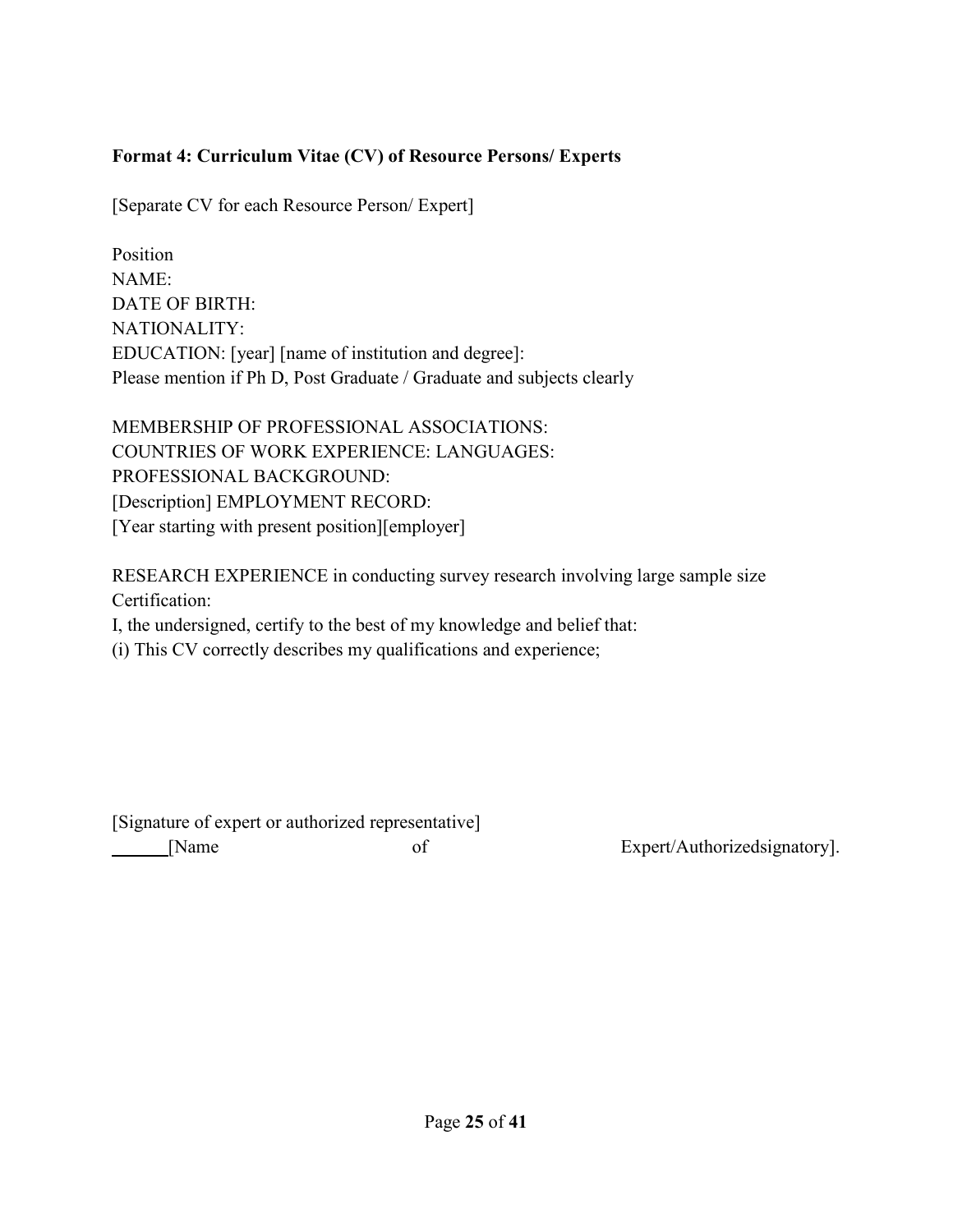## **Financial Proposal (Format-5)**

To,

Deputy Secretary National Commission for Women, Plot No 21, Jasola Institutional Area , New Delhi

Subject: Hiring of Agency for conducting Third party Audit of NCW-TISS project on violence free Homes-A woman's Right ( special cell for women)

Dear Sir,

I/We applicant herewith upload the Financial Proposal for selection of my/our Agency as applicant for the subject mentioned above.

Our financial proposal shall be binding upon us subject to the modifications resulting from contract negotiations, up to expiration of the validity period of the Proposal, i.e. 60 days from the last date notified for submission of the proposal.

Yours faithfully,

Signature: Full Name: Designation: Address: Tel.: Nos. (O) (R) (M) E-mail: Fax No: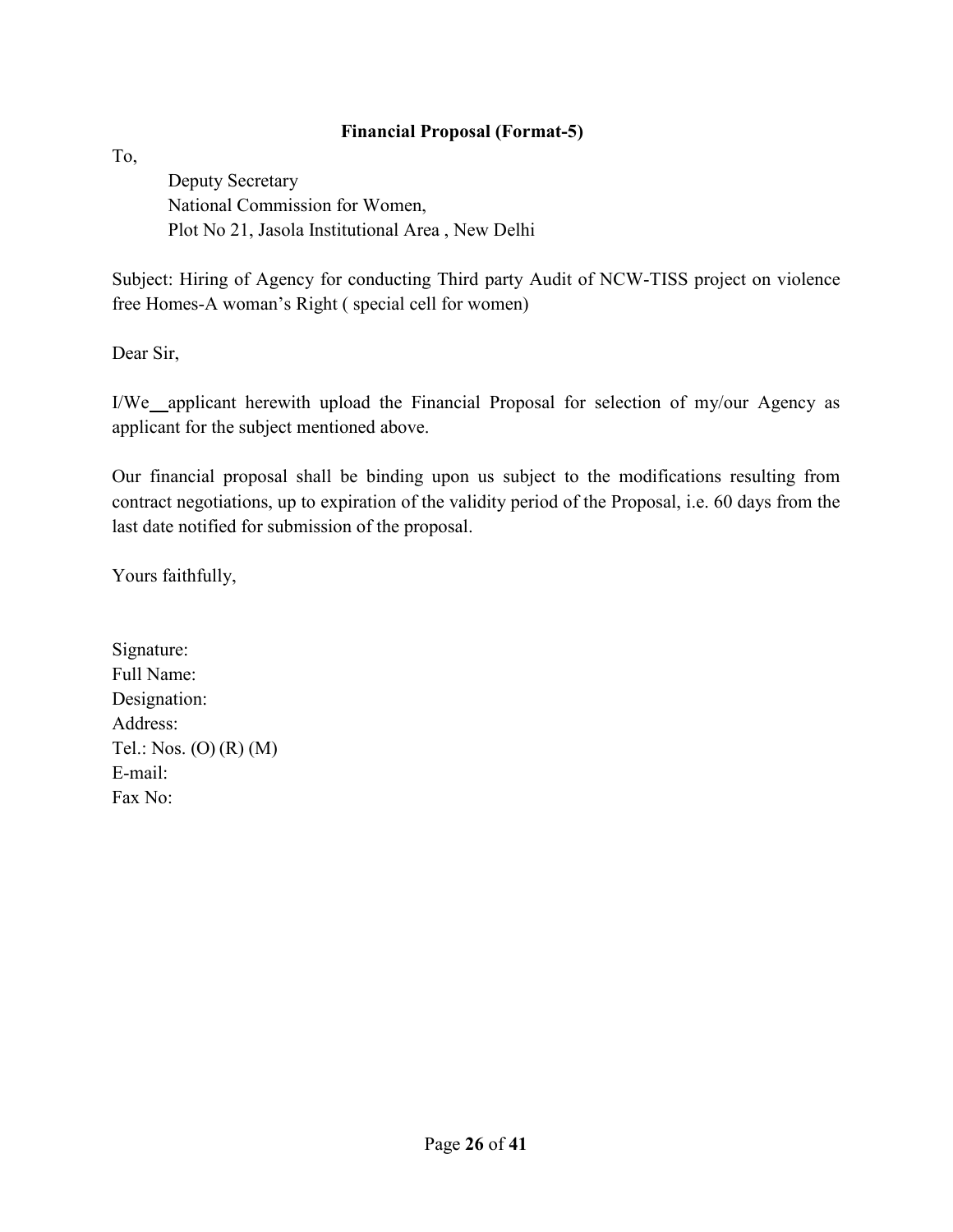# **Financial proposal (Form 6)**

| S1             | Item                                 | Unit          | Quantity | Rate        | (in<br>Total |  |
|----------------|--------------------------------------|---------------|----------|-------------|--------------|--|
| No             |                                      |               | (Units)  | Quoted per  | INR)<br>all  |  |
|                |                                      |               |          | number (in  | inclusive,   |  |
|                |                                      |               |          | INR)<br>all | but          |  |
|                |                                      |               |          | inclusive,  | excluding    |  |
|                |                                      |               |          | but         | GST.         |  |
|                |                                      |               |          | excluding   |              |  |
|                |                                      |               |          | <b>GST</b>  |              |  |
| $\mathbf{1}$   | Principal Investigator               | Number        |          |             |              |  |
| $\overline{2}$ | Research Officer/ Statistician       | Number        |          |             |              |  |
| 3              | Remuneration of contractual project  | Man days      |          |             |              |  |
|                | staff                                |               |          |             |              |  |
| $\overline{4}$ | Selection and training of research / | Man days      |          |             |              |  |
|                | data collection assistants           |               |          |             |              |  |
| 5              | <b>Stakeholder Meetings</b>          | Lump sum      |          |             |              |  |
| 6              | Survey and data collection           | Per           |          |             |              |  |
|                |                                      | questionnaire |          |             |              |  |
| $\tau$         | Data compilation                     | Lump sum      |          |             |              |  |
| 8              | <b>Institution Overheads</b>         | Lump sum      |          |             |              |  |
|                | <b>Total in figures:</b>             |               |          |             |              |  |
|                | <b>Quoted rate in words:</b>         |               |          |             |              |  |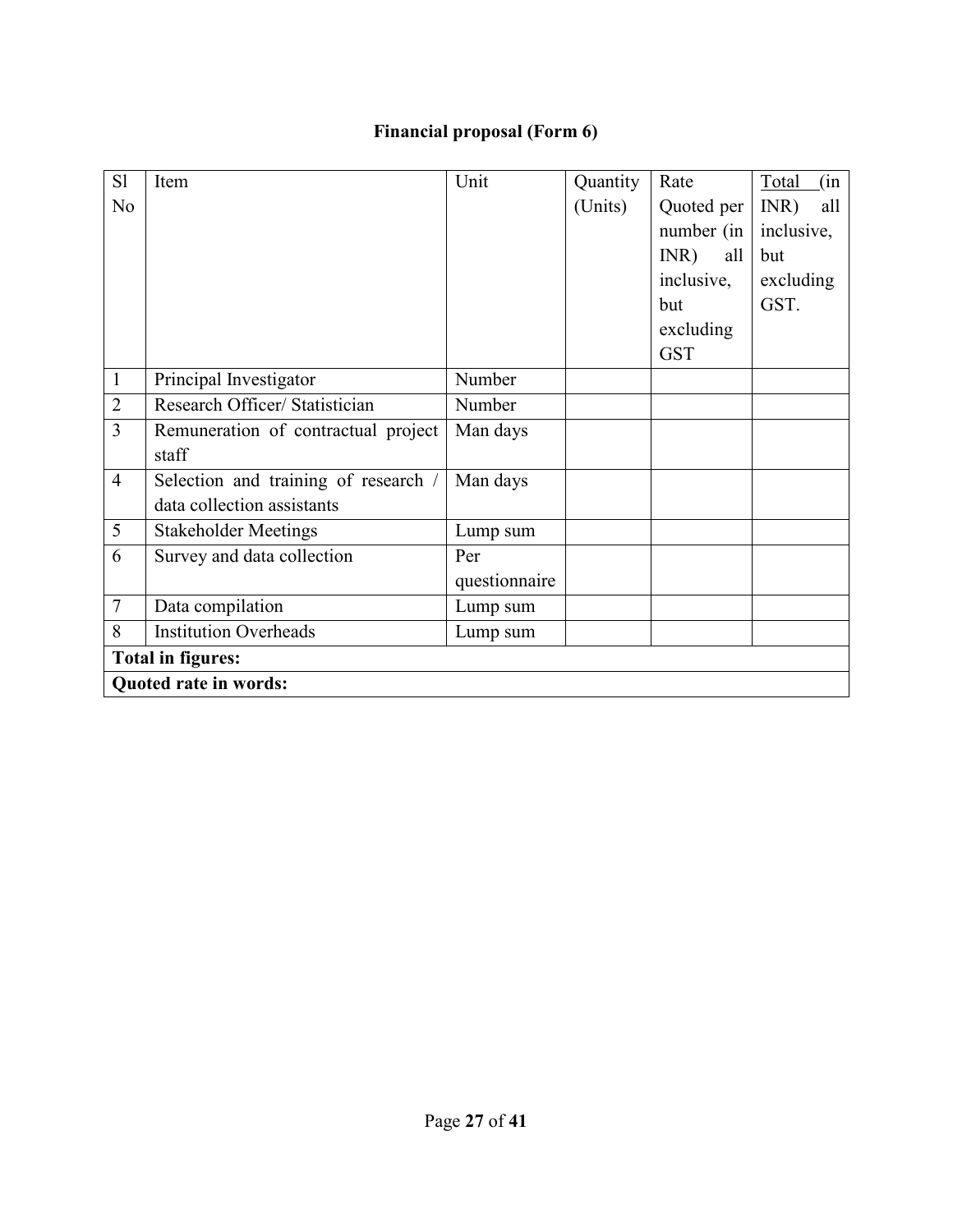## **ANNEXURE B INDICATIVE QUESTIONNAIRE (FOR SURVIVORS)**

**DATE OF INTERVIEW : TIME OF INTERVIEW : TOTAL TIME TAKEN : RECORDED IN MINUTES: NAME OF ENUMERATOR:** 

#### **Basic Details**

| 1. Name       |                               |  |
|---------------|-------------------------------|--|
| 2. Age :      |                               |  |
| A.            | 18-23                         |  |
| B.            | 24-40                         |  |
| C.            | $41 - 50$                     |  |
| D.            | 51-60                         |  |
|               | 3. Contact Number             |  |
| 4. Email Id   |                               |  |
|               | 5. Educational Qualification: |  |
|               | 6. Marital Status<br>Yes      |  |
|               | No                            |  |
|               | For not married               |  |
| A.            | Widowed                       |  |
| <b>B.</b>     | Separated                     |  |
| C.            | Divorcee                      |  |
| D.            | Single                        |  |
|               | 7. Place of Residence:        |  |
| Rural         | Urban [                       |  |
|               | <b>State</b>                  |  |
|               | District:                     |  |
| City/village: |                               |  |
| Address       |                               |  |
|               | 8. No. of Children            |  |
|               | Sex of Children<br>Female     |  |
|               | Male                          |  |
|               | Age of Children               |  |
| 9.            | Whether working : yes         |  |

Page **28** of **41**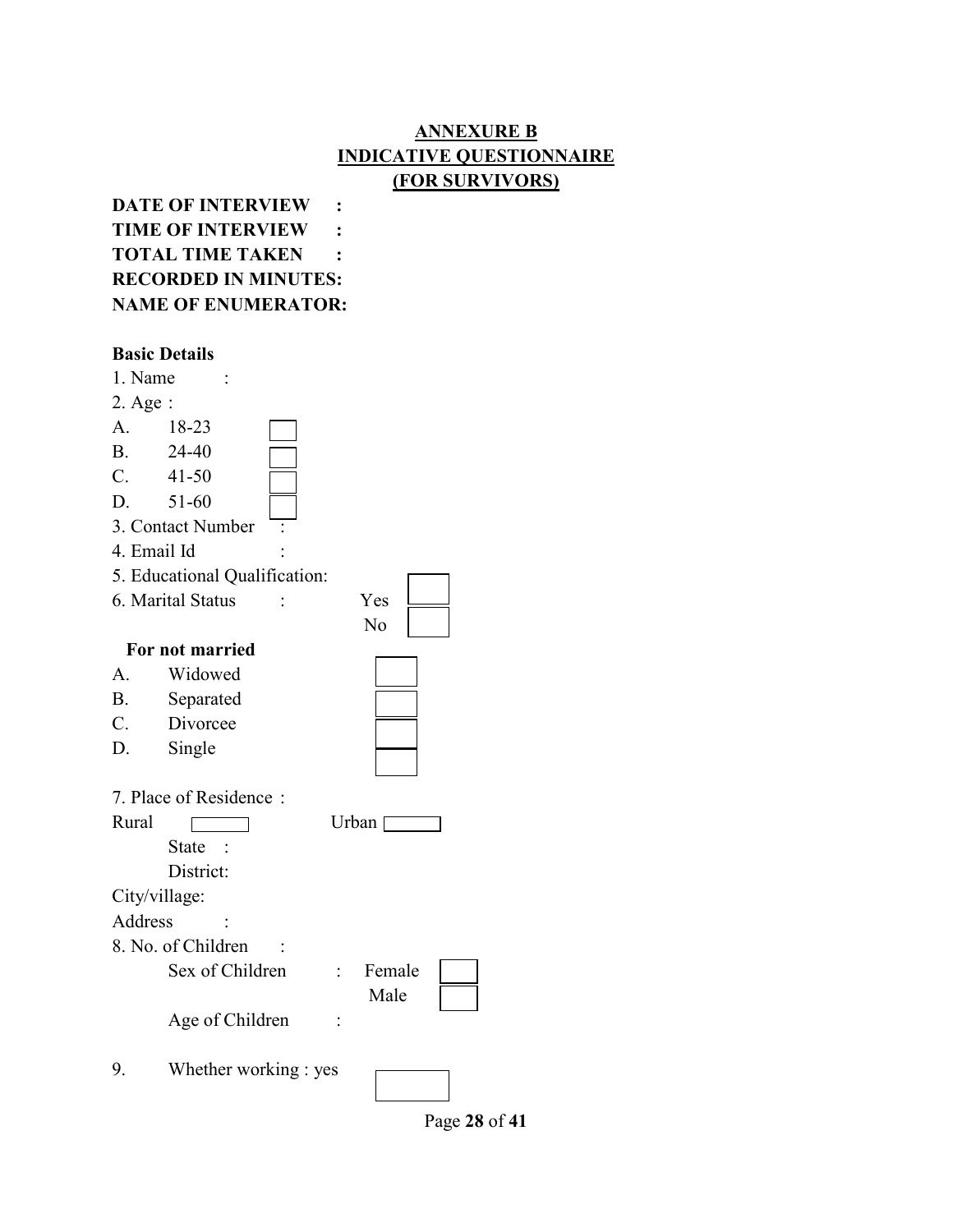|               |               | No |  |
|---------------|---------------|----|--|
| $\sim$ $\sim$ | $\sim$ $\sim$ |    |  |

## **10. Income if any :**

| A. | Below 5 Lakhs per annum |  |
|----|-------------------------|--|
|    | $5.10$ J oka non annum  |  |

B. 5-10 Lakhs per annum

# **Questionnaire**

Q1. Do you feel benefitted from the visit to special cell

1. YES

2. NO

If yes, please explain how.................... Q.2 You visited special cell for

- 1. Information
- 2. Intervention
- Q.3 Are you satisfied when  $\mathbf{m}$  -
- (A) information provided

1. YES

2. NO

(B) Intervention provided

- 1. YES
	- 2. NO

Q3. Do you feel the assistance provided at special cell has solved your problem ?

- 1. YES
- 2. NO

Q4. Are you referred to some other place by special cell

1. YES

2. NO

Q5. Could you suggest how the services provided at special cell can be improved?

- 1. With more specialised and trained counsellors
- 2. More number of special cell units to be created in state
- 3. Any other

| L. | u | ı |
|----|---|---|
|    |   |   |
|    |   |   |
|    |   |   |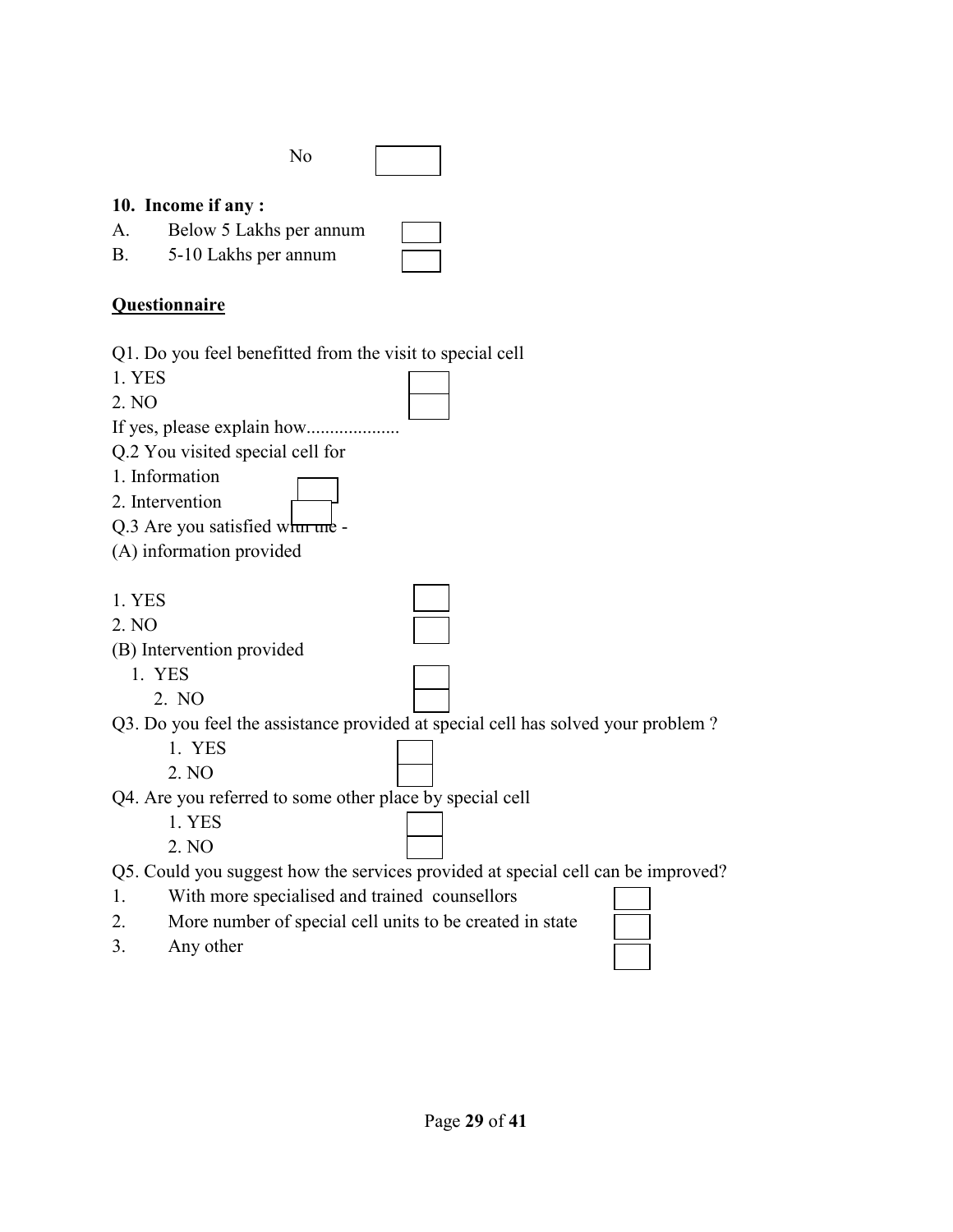## **Consent Form for Survivors (Use Hindi version for sharing with them and obtaining formal consent)**

Research Ethics and Qualitative Analysis Steps in the Audit

This is a step by step process for conducting interviews as an ethical requirement of informing the respondent/participants followed by other steps before, during and after the interviews. Before the interview

My name is -------------- I am working with (research). agency). We are working with the NCW, New Delhi for conducting Third party Audit of Violence Free Homes- NCW-TISS Special cell project . You are being asked to take part in the interview so that your participation will help us understand how the Special Cells have helped you.

---------------------

Being a part of this Audit may not directly benefit you, but it will help in improving the lives of many other women in the community who undergo violence in their lives. Your ideas and suggestion will be very valuable for the study.

## Confidentiality

The information shared by you will be held in strict confidence by us, nobody outside of our research team will learn of anything you have told us. This information will not be shared with your family or friends or even anyone close to you. Your name will not appear on any reports or documents or papers brought out at the end of the study. We will protect information about your participation to the best of our ability.

This evaluation study has been approved by NCW.

Possible Risks

Participation in this study poses very minimal risk to you. You will not be required to answer any question that you do not want to answer. In addition, you can refuse to participate in the research study at any point.

You are free to decide if you want to be a part of this audit study or not. If you decide that you cannot participate, your decision will not affect your ability to receive services from the Special Cells or the Police in anyway.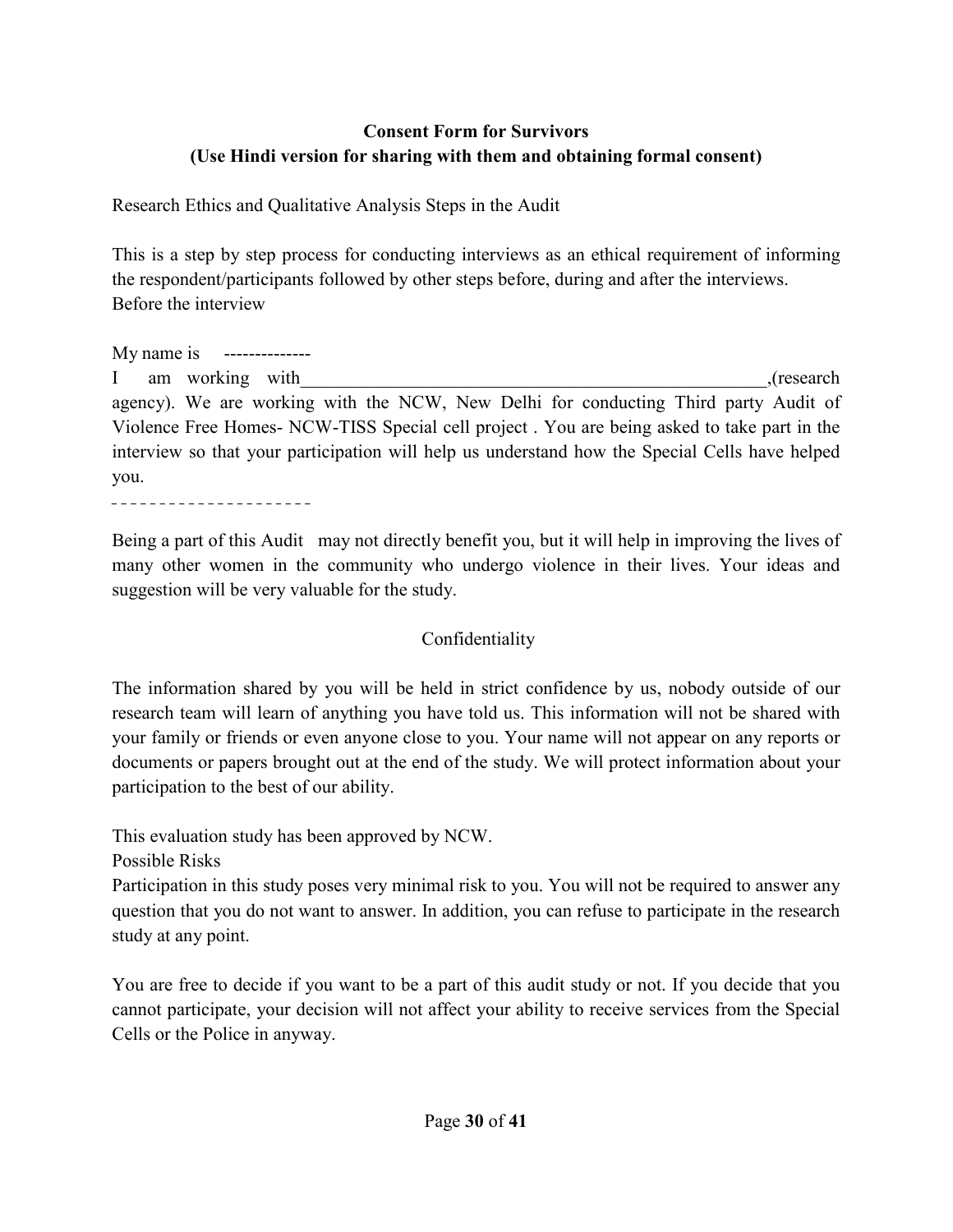If you wish to leave the study, you may exit the interview at any point of time.

If you need to contact us after the interview with any questions, please contact: Name and phone number of person……………………………………….

If you have any questions about your rights as a participant in this research, please contact the above.

Do you agree to participate in this survey?

 $Yes = 1$   $No = 2 (STOP)$ 

#### INTERVIEWER:

You must sign below before taking consent from the person/s

I certify that the individual being surveyed has provided his/her verbal consent. I further certify that the nature and purpose, the potential benefits, and possible risks associated with participating in this research have been explained to the person being interviewed and a copy of this consent form has been offered. I also certify that I have answered his/her questions. Interviewers please sign at the appropriate place.

Signature of interviewer Date

Respondent:

I have understood the nature of the Audit being done and questions that will be asked to me and I am consenting for the same.

Signature of respondent Date GIVE A COPY OF THE INFORMED CONSENT TO THE RESPONDENT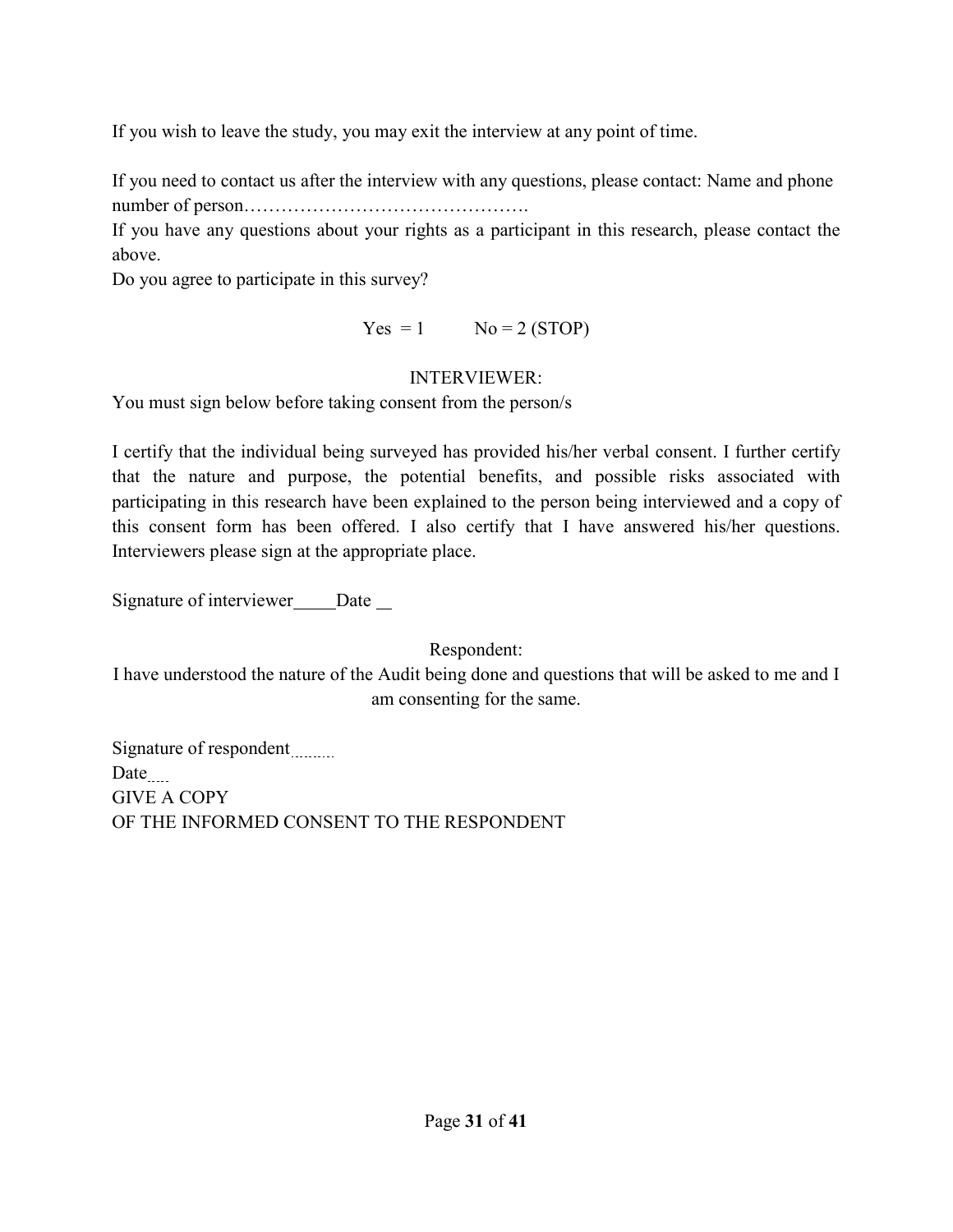## **INDICATIVE QUESTIONNAIRE (For social workers)**

**DATE OF INTERVIEW : TIME OF INTERVIEW : TOTAL TIME TAKEN : RECORDED IN MINUTES: NAME OF ENUMERATOR:** 

#### **Basic Details**

| 1. Name                       |  |  |
|-------------------------------|--|--|
| 2. Sex: Male                  |  |  |
| Female                        |  |  |
| $2. \text{Age}:$              |  |  |
| 3. Contact Number             |  |  |
| 4. Email Id                   |  |  |
| 5. Educational Qualification: |  |  |
| 7. Place of Residence:        |  |  |
| State :                       |  |  |
| District:                     |  |  |
| City                          |  |  |
| Address                       |  |  |

## **Questionnaire**

Q1. Are you trained for counseling in special cell unit

1. YES

2. NO

If yes, please explain the training undergone?

Q2. Are the Services sought by survivors at special cell handled properly

Yes

No

Q3. Are you able to satisfy the survivor's expectation from the cell

1. YES

2. NO

Q4. Accessibility and visibility of special cell unit is more when it is in premises of police station?

1. YES

2. NO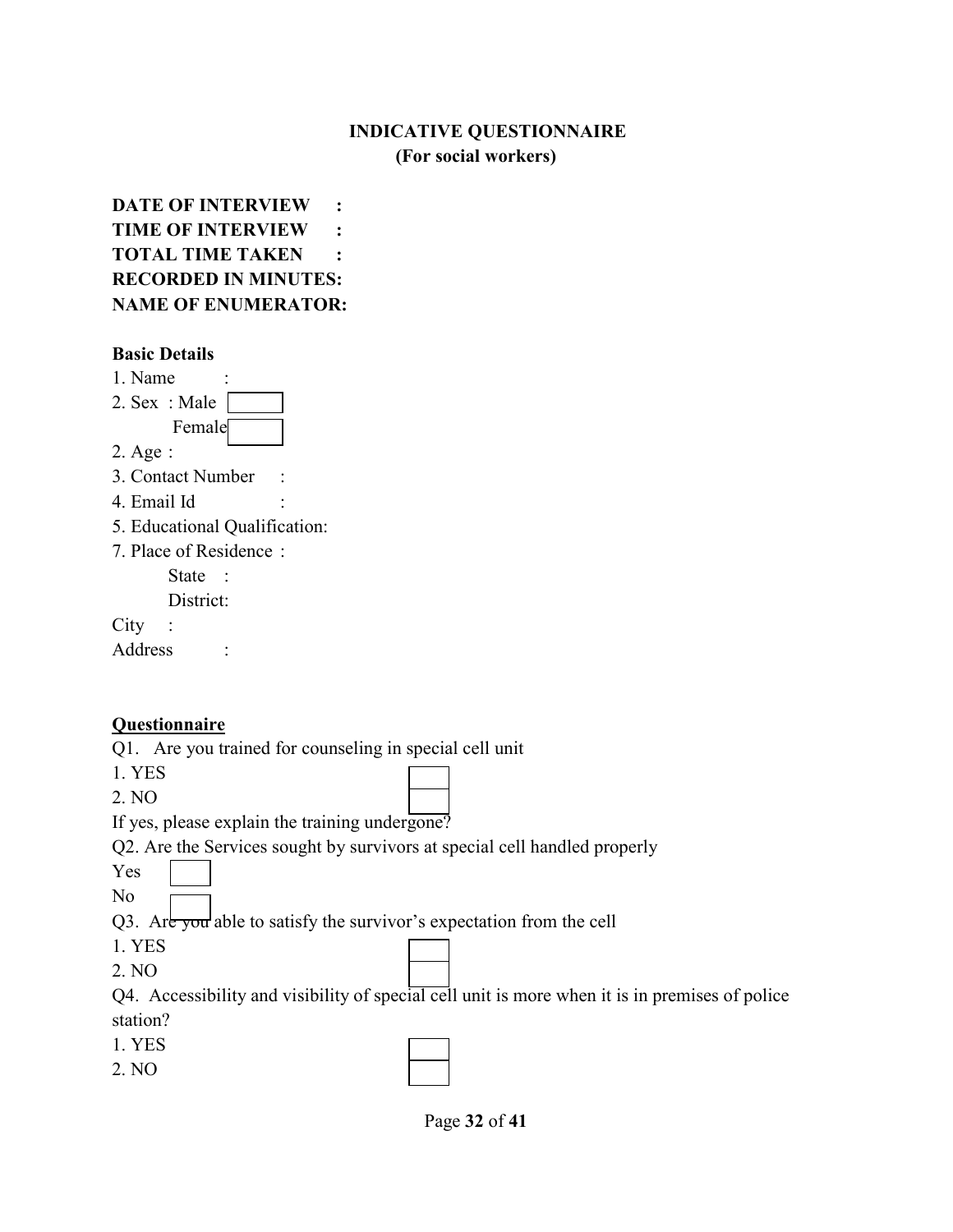|    | Q5. Could you suggest how the special cell units can be improved?    |  |
|----|----------------------------------------------------------------------|--|
| 1. | With more specialised and trained counsellors in each police station |  |
| 2. | More number of special cell units to be created in state             |  |
| 3. | Any other                                                            |  |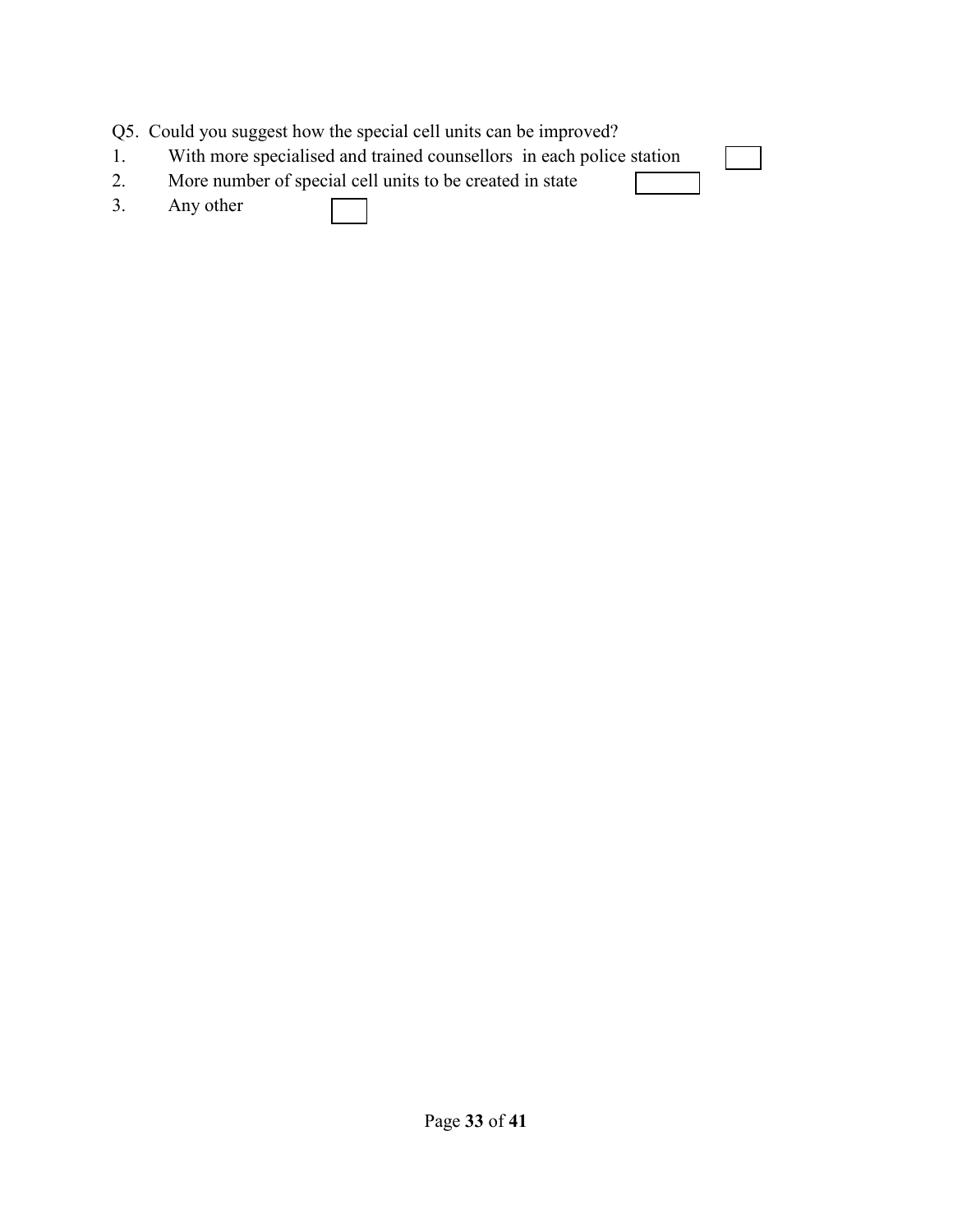## **INDICATIVE QUESTIONNAIRE (For police officials)**

|                      | <b>DATE OF INTERVIEW</b>                                                                       |
|----------------------|------------------------------------------------------------------------------------------------|
|                      | <b>TIME OF INTERVIEW</b>                                                                       |
|                      | <b>TOTAL TIME TAKEN</b>                                                                        |
|                      | <b>RECORDED IN MINUTES:</b>                                                                    |
|                      | <b>NAME OF ENUMERATOR:</b>                                                                     |
| <b>Basic Details</b> |                                                                                                |
|                      | 1. Individual Name                                                                             |
| $2. \text{Age}:$     |                                                                                                |
| 3. Rank:             |                                                                                                |
|                      | 4. Contact Number                                                                              |
| 5. Email Id          |                                                                                                |
|                      | 5. Educational Qualification:                                                                  |
|                      | 6. Experience in police service (years)                                                        |
|                      | Questionnaire                                                                                  |
|                      | Q1. Do you think special cell units are effective in addressing the issues of survivors        |
| 1. YES               |                                                                                                |
| 2. NO                |                                                                                                |
|                      | If yes, please explain how?                                                                    |
|                      | Q2. Are the police officials and social workers jointly trained to handle the cases?           |
| 1. YES               |                                                                                                |
| 2. NO                |                                                                                                |
|                      | Q3. Are the Services sought by survivors at special cell are handled properly by the staff     |
| 1. YES               |                                                                                                |
| 2. NO                |                                                                                                |
|                      | Q4. Accessibility and visibility of special cell unit is more when it is in premises of police |
| station?             |                                                                                                |
| 1. YES               |                                                                                                |
| 2. NO                |                                                                                                |
|                      | Q5. Could you suggest how the special cell units can be improved?                              |
| 1.                   | With more specialised counsellors and training of police officials                             |
| 2.                   | More number of special cell units to be created in state                                       |
| 3.                   | Any other                                                                                      |
|                      |                                                                                                |
|                      |                                                                                                |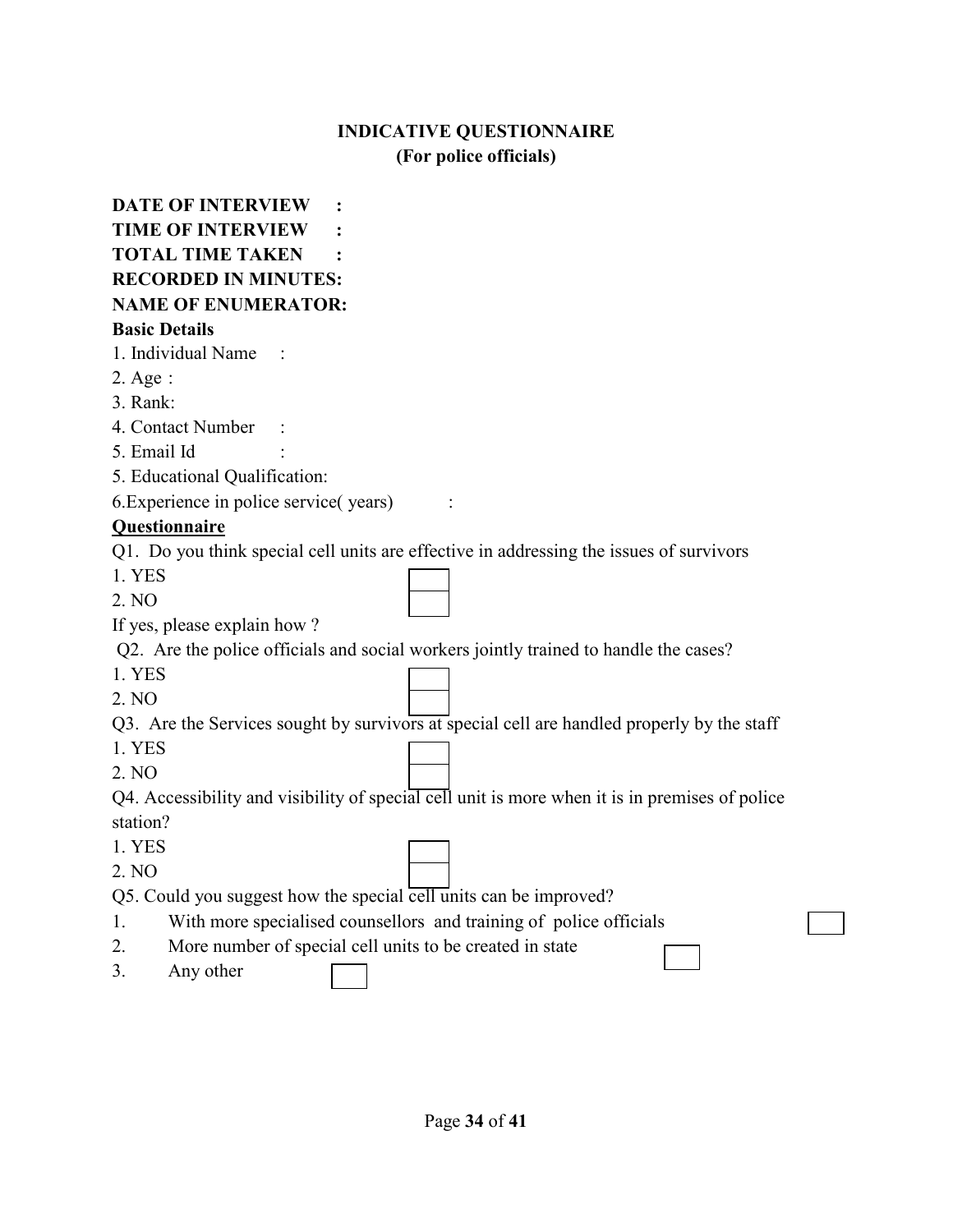# **DRAFT AGREEMENT BETWEEN THE NATIONAL COMMISSION FOR WOMEN(NCW) AND INSTITUTE SELECTED FOR CONDUCTING THIRD PARTY AUDIT OF NCW-TISS PROJECT ON VIOLENCE FREE HOMES –A WOMAN'S RIGHT (SPECIAL CELL FOR WOMEN ) IN EIGHT STATES/UT.**

This **Agreement** entered into on the \_\_\_\_\_**day** of the month of **\_\_\_\_\_** in the Year **2021** ("Effective Date").

#### **BETWEEN**

**The National Commission of Women** (hereinafter referred to "**NCW**") is the statutory body of the Government of India, having its office at Plot No. 21, Jasola Institutional Area, New Delhi – 110025 represented by which expression shall, where the context so admits, be deemed to include its successors, executors and administrators) of the **ONE PART.** 

#### **AND**

Institute selected represented by its \_\_\_\_\_\_\_\_\_\_\_, hereinafter referred to as 'Institute', which term and expression shall mean and include, unless repugnant to the context, its successors, assignees, administrators and agents of executers and permitted assignees of the Second Party.

(Both **NCW** and **selected Intitute** shall hereinafter be collectively referred to as "Parties" and individually as "client" and "Institute" respectively).

#### **1. Background**

 The National Commission for Women and Tata Institute of Social Sciences (TISS), Mumbai- in particular the Resource Center for Intervention on Violence Against Women (RCI-VAW) under the Center for Women- Centered Social Work, have been working in collaboration for the implementation of the 'Violence Free Homes- A Women's Right' Project. Under the project the Special cells with trained social workers within police stations provide psycho-socio-legal services and serve as nodal point for women facing violence. The location of special cells within police stations helps them gain legitimacy and increase the accessibility for women to better coordinate the police response to violence. The special cells address victim's immediate needs in crisis and work with a woman to empower her to take action and protect herself from violence in future, they also provide necessary referral for other services.

The project, in Delhi, which has been supported by the National Commission for women since 2008-2009, was initiated with the social service unit located at Special Police Unit for Women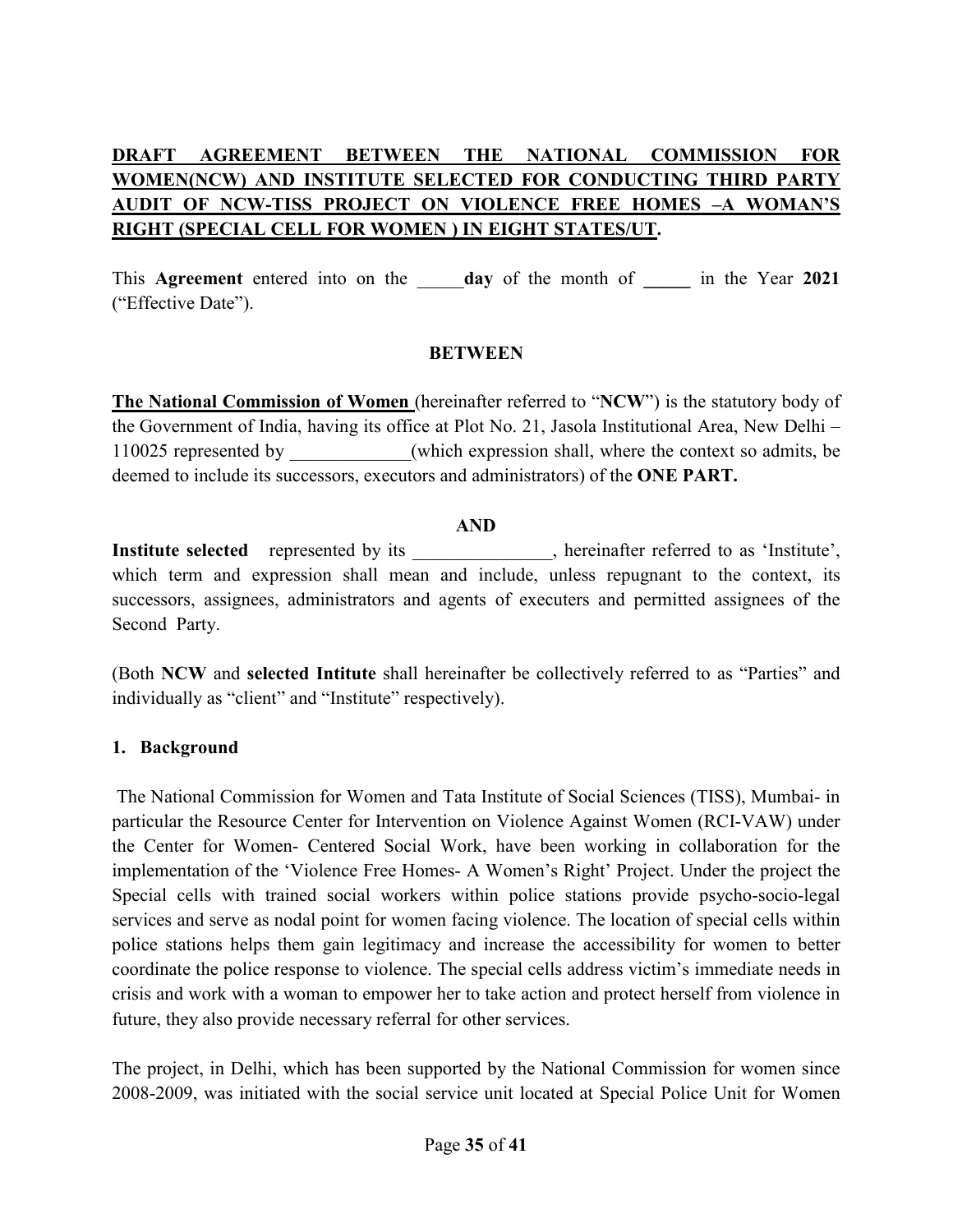and Children (SPUWAC) Head quartered at Malviya Nagar New Delhi. The project was started to empower women and make available to women survivors of violence in both private and public life, with the necessary assistance.

The Commission with the view to expand this project in other states of India invited TISS for submitting a proposal for such expansion. Hence, Memorandum of Understanding was signed between National Commission for Women and the TISS on 23.12.2015, for the RCI-VAW to demonstrate the Special Cells for women approach through pilot units in 22 districts in 7 other States(Bihar, Assam, Meghalaya, Punjab, Madhya Pradesh, Odisha and Tamil Nadu)

As per MoU, the objective of this collaboration has been to leverage successful demonstration of the approach on-ground towards joint advocacy (i.e. with NCW support) efforts aimed at respective State Government, towards institutionalization as a regular administrative measure (i.e. State funded & administered programme/ scheme). The project entailed placement of trained Social Workers providing quality psycho, socio and legal services for violence affected women.

In its commitment to work on the issue of violence against women, Special cell were established with the coordination of the department of Police, Department of Home of the State

- 2. **Aims & Objectives:** National Commission for Women wishes to appoint eligible and experienced Institutes to conduct Third Party Audit of NCW-TISS project on violence free Homes-A woman's Right( special cell for women). The TPA is to be conducted for improving the Quality of Services (QoS) rendered and to determine the impact of the project.
- 3. **Tendering Process and selection of Institute**:- NCW floated the RFP dated 4.05.2022 and invited proposals from the eligible Institute on the basis of terms and conditions as mentioned therein. The Institute has been selected after examining eligibility criteria to perform the specified scope of work.

The parties now hereby enter into this agreement on the basis of terms and conditions as are mentioned hereinafter in this agreement.

Stakeholder: are Survivors who visited the special cell units during the project period, Social workers associated with the project and police officials working/worked in special cell unit.

4. **Scope of Work:** The selected Institute would be required to conduct interview of survivors, social workers and police officials and prepare a detailed Audit report.

## 5. **Survey Methodology**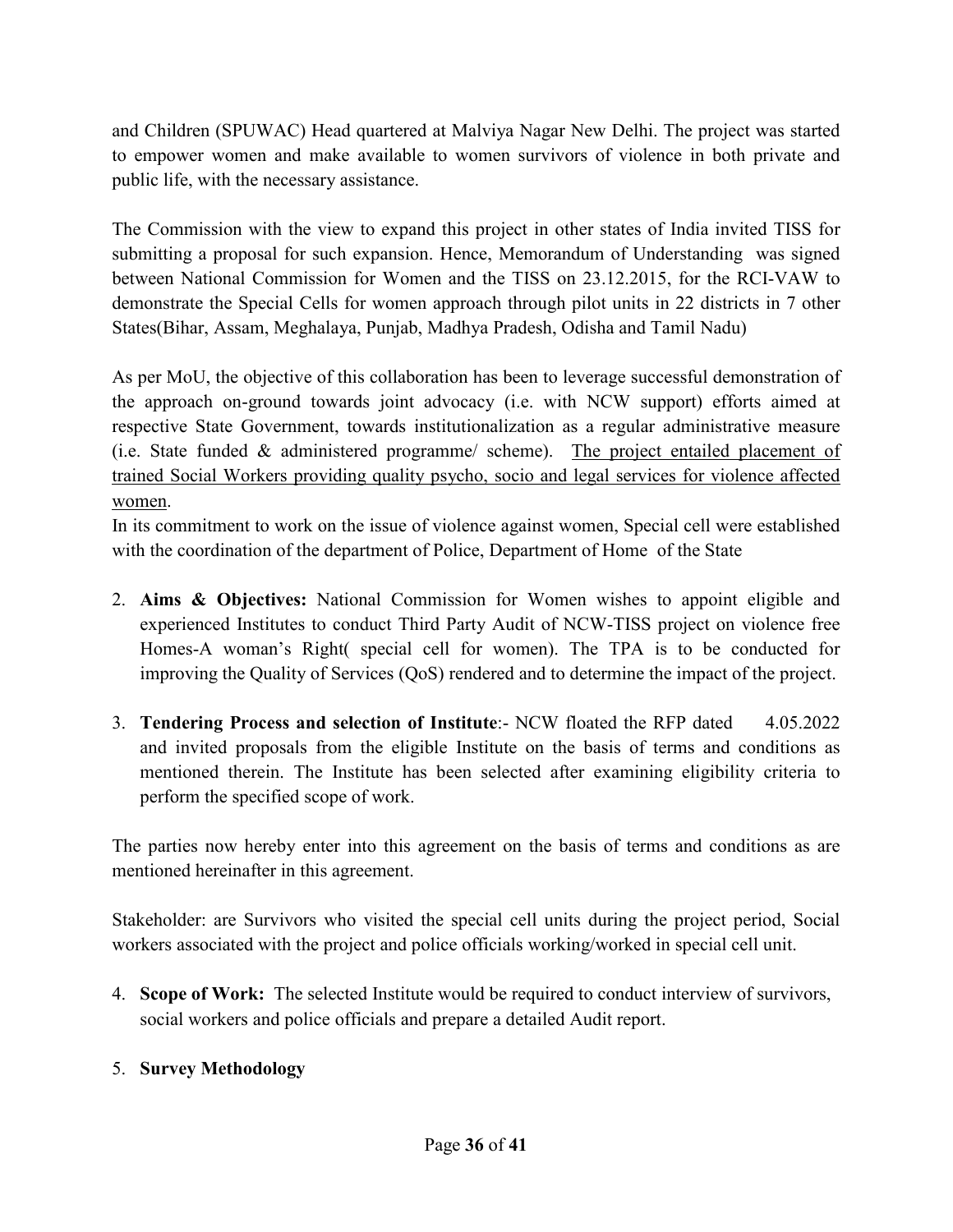5.1. Survey methodology should be based on the data of beneficiaries and officials of special cell units to be provided by National commission for women. Five states( Madhya Pradesh, Punjab, Odisha,Meghalaya ,Tamilnadu) data will be provided by National Commission for women at its New Delhi office .In three states (Delhi, Bihar, Assam) the Violence free Homes special cell units are taken over by the respective state governments and access to Data will be provided through the supervising officials which will be facilitated by NCW. Systematic sampling technique may be used for data collection and its analysis. The survey questionnaire both structured and unstructured should be prepared to capture data and responses.

5.2. The Agency/ University/College have to contact at least Ten percent(10%) of the beneficiaries covered in respective state over phone/ email/ whatsapp etc. and shall take feedback/ comments on a designed questionnaire which may cover the profile of the beneficiaries approaching the special cell, the nature and details of violence, the type of intervention carried out, the outcome and overall impact of intervention .The recording of the call transcripts / Email/ whatsapp communication in English language to be maintained as records and to be submitted along with draft report. In case of non-responding of the call by any of the beneficiary, the Applicant Agency/ University/College shall make at least three attempts for reaching to the beneficiary.

5.3. The Agency/ University/College have to contact at least Ten percent (10%) of the beneficiaries (other than the one contacted in telephonic mode) covered in respective state separately in physical mode also and shall take feedback/ comments on a designed questionnaire.

5.4. The Agency/ University/College have to survey all social workers( Two social workers per special cell unit) and police officers in respective state who were associated with the special cell during the project period. In case any social worker/police officer is not reachable at least three attempts must be made to contact them.

5.5. The Agency shall analyze the data and submit compiled Audited Report of the project. The data collected by the Agency/ University/College must be used only for the purpose of auditing for the project and the details of all the beneficiaries must remain confidential.

Based upon the draft Working Plan (which must be duly approved by the National Commission for Women), the Audit would be carried out.

## **6. Deliverables and Payment Mechanisms:**

| <b>Sr No</b> | <b>Deliverables for Milestone</b> | Payment         | <b>Timeline</b>   |
|--------------|-----------------------------------|-----------------|-------------------|
|              | Completed Agreement with          | The agency will | Within 15 days of |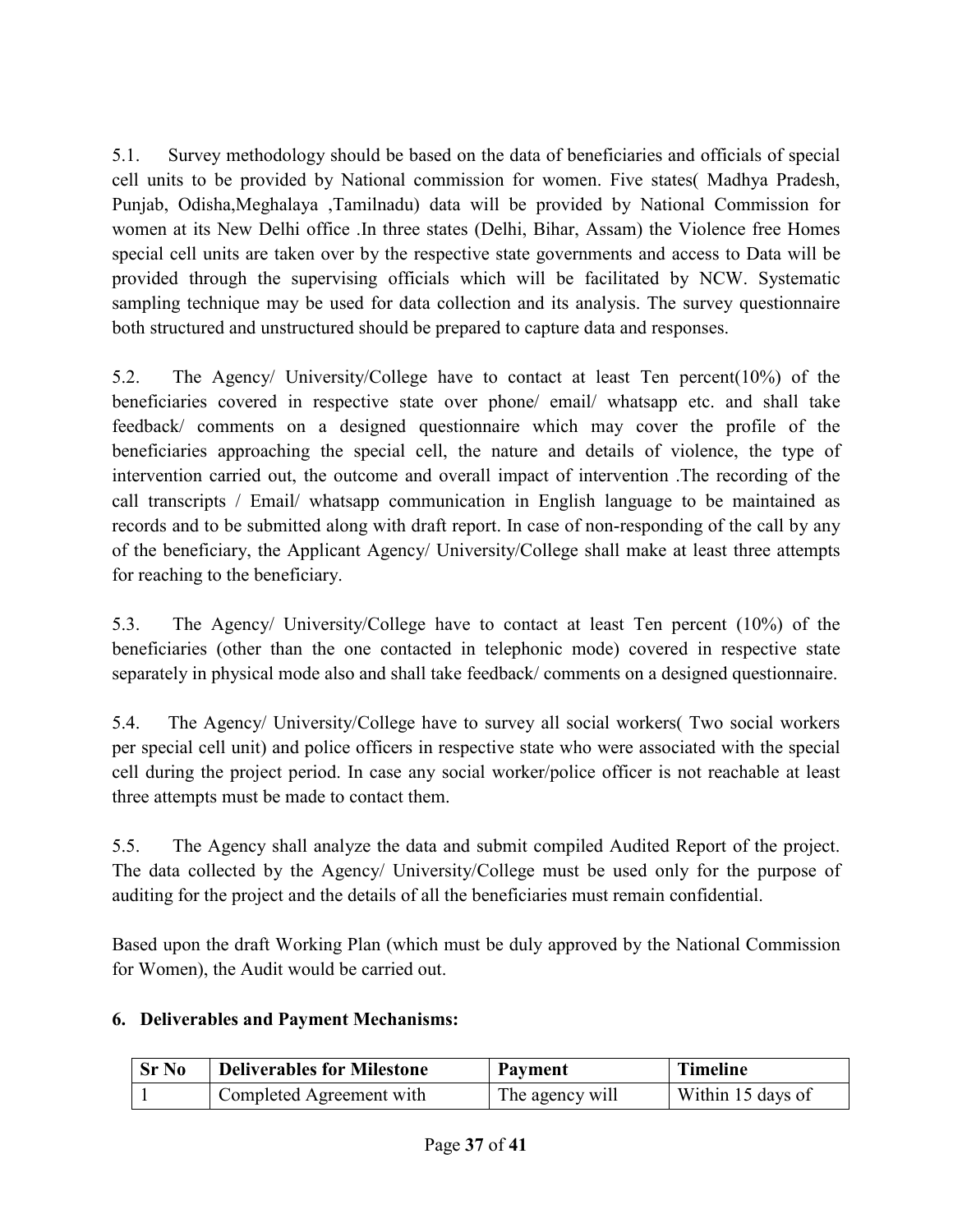| <b>Sr No</b>   | <b>Deliverables for Milestone</b>              | Payment               | <b>Timeline</b>       |
|----------------|------------------------------------------------|-----------------------|-----------------------|
|                | Agency                                         | receive 10% of the    | placement of work     |
|                |                                                | total contract value  | order                 |
|                |                                                | upon placement of     |                       |
|                |                                                | work order.           |                       |
|                |                                                |                       |                       |
| $\overline{2}$ | <b>Pre-Survey Activities:</b>                  | The agency will       | Within 90 days from   |
|                | Preparation<br>of<br>list<br>of<br>a.          | receive 30% of the    | the date of placement |
|                | beneficiaries<br>the<br>as<br>per              | total contract value  | of work order         |
|                | sampling design.                               | upon completion of    |                       |
|                | Preparation of Questionnaire<br>$\mathbf{b}$ . | pre-survey activities |                       |
|                | and testing                                    |                       |                       |
|                | Training Schedule for survey<br>c.             |                       |                       |
|                | enumerators.                                   |                       |                       |
| 3              | Data Collection:                               | The agency will       | Within 180 days       |
|                | 1. Soft copies of all questionnaires           | receive 30% of the    | from the date of      |
|                | along with translations of                     | total contract value  | placement of work     |
|                | questionnaires in English                      | upon submission of    | order.                |
|                | language.                                      | draft report          |                       |
|                | 2. Soft copy of interim report                 |                       |                       |
| $\overline{4}$ | Final Audit report in soft and hard            | The agency will       | Within 240 days       |
|                | copy                                           | receive 30% of the    | from the date of      |
|                |                                                | total contract value  | placement of work     |
|                |                                                | upon submission of    | order                 |
|                |                                                | final report          |                       |

- **7. Date of Commencement & Exit:** This Agreement shall commence from the date of its signing and shall continue for a period of two years from the date thereof, unless NCW notifies in writing to the other Party of its intention to terminate this agreement with written notice of 30 days (thirty days) in advance.
- 8. **Penalty:** Any delays from the time schedule to be stipulated by the National Commission for Women for items of work listed in the Scope of work, would invite a penalty of 1% of the annual cost of assignment per week, subject to a ceiling of 10% of the cost of assignment, besides other action for underperformance/undue delays as may be deemed fit by the National Commission for Women.
- 9. **Termination:** National Commission for Women may terminate the agreement in case of the occurrence of any of the events specified below: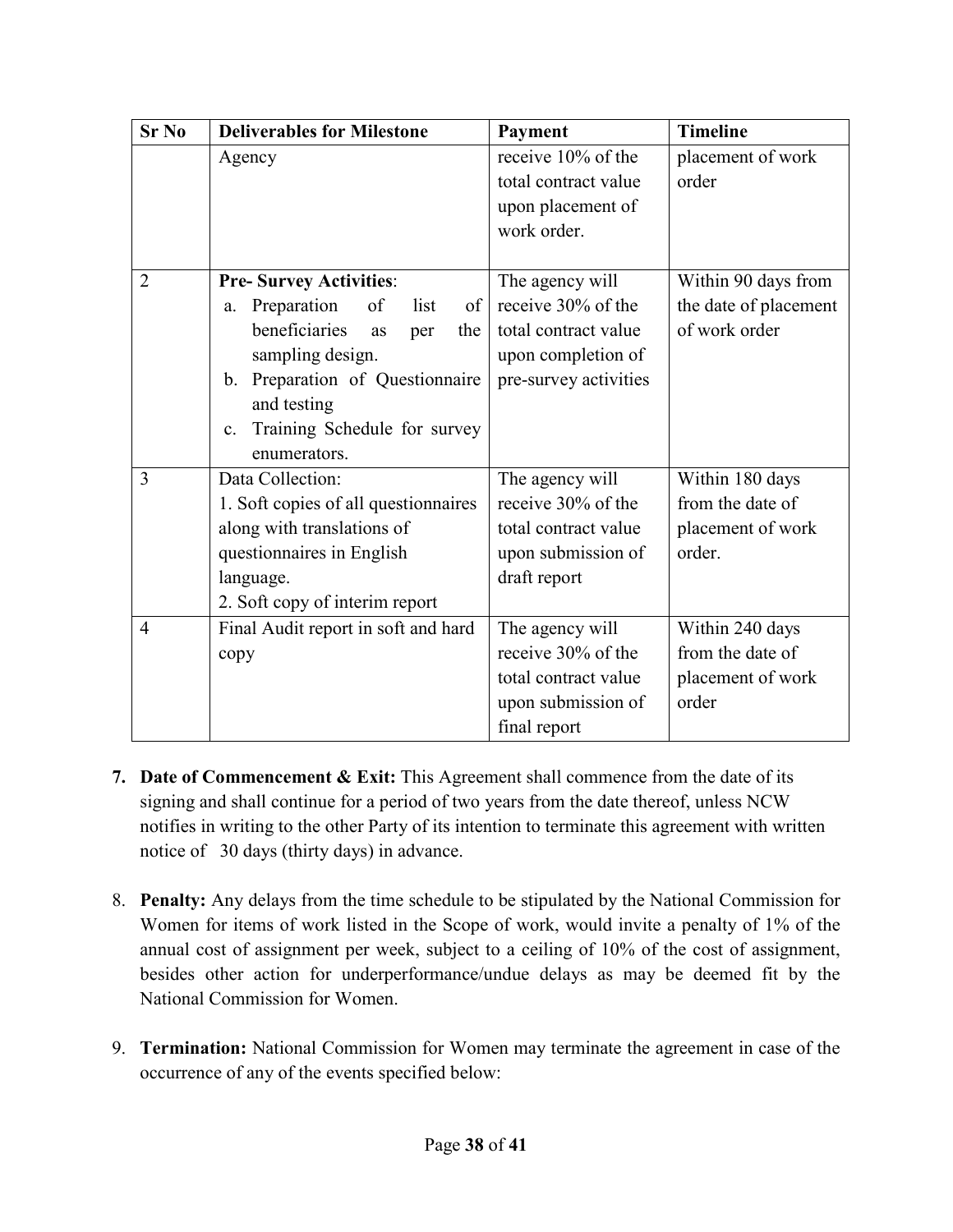- 9.1. If the Institute, in the judgment of National Commission for Women, has engaged in corrupt or fraudulent practices in competing for or in executing this agreement.
- 9.2. If the Institute submits to National Commission for Women a false statement which has a material effect on the rights, obligations or interests of National Commission for Women.
- 9.3. If the Institute places itself in position of conflict of interest or fails to disclose promptly any conflict of interest to National Commission for Women.
- 9.4. If the Institute fails to provide the quality services as envisaged under this contract, reasons for the same would be recorded in writing. In such an occurrence National Commission for Women shall give a written advance notice before terminating the Contract of the institute.

#### **10. Confidentiality and Data Security:**

- 10.1. All documents and other information collected in pursuance of this work order shall remain or become the property of NCW. All information collected, analyzed, processed or in whatever manner provided by the Institute to NCW in relation to the services provided shall be the property of NCW. Both the parties are to abide to the following:-
- 10.2. Both parties shall take all reasonable care to ensure that intellectual property, privacy and confidentiality of any information (inclusive but not limited to citizen data, dataset, etc.) collected during the survey is not compromised.
- 10.3. All information collected during this survey pertaining to individuals must be kept confidential and must be anonymised.
- 10.4. Each Party will ensure appropriate protection of Intellectual Property Rights generated from cooperation pursuant to agreement, consistent with the respective laws, rules and regulations of India.
- 10.5. The Institute will treat as confidential all Information collected pertaining to Individuals during the survey and shall not disclose such confidential Information to any third party without prior written consent of NCW.
- 10.6. The Institute may utilize the data collected during the survey for publishing articles/reports/books and other academic reports but while doing so NCW funding should be given due acknowledgement.
- 10.7. The Institute must take appropriate measures to ensure that the people processing the data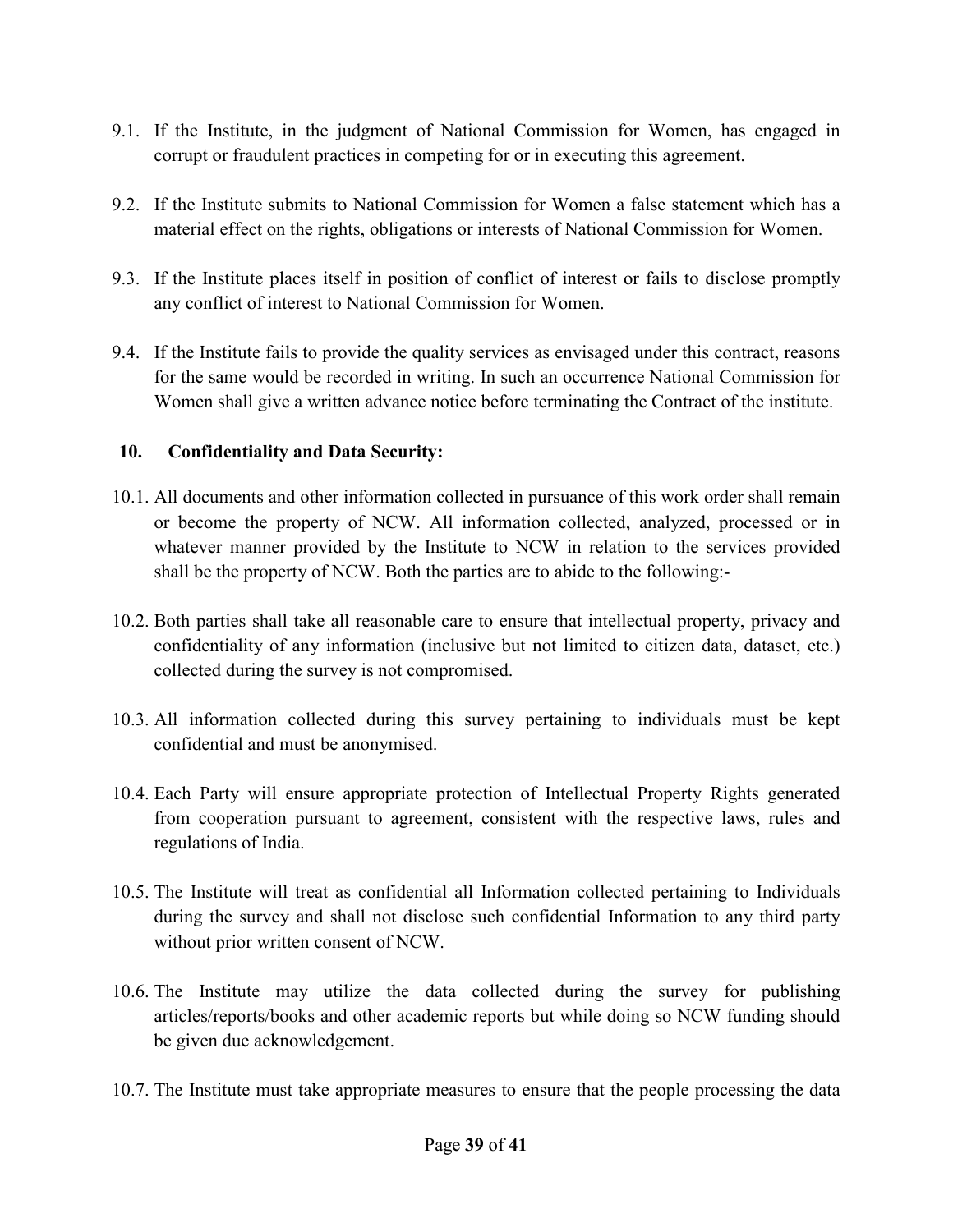on its behalf are subject to a duty of confidence

- 10.8. In case of breach of any of the above, the agency must indemnify NCW for all the loss caused.
- **11. Modifications:** During the implementation of this agreement, if circumstances arise which call for amendment by way of addition, deletion or other modification to this agreement, the same shall be made by the parties hereto with consensus. However, no amendment or change hereto shall be effective between the parties unless set in writing and signed by them.
- 12. **Severability**: If any of the provisions of this agreement are declared to be invalid, such provisions shall be severed from this agreement and the other provisions here of shall remain in full force and effect.
- 13. **Force Majeure:** The selected Institute shall not be liable for, forfeiture of its performance security, liquidated damages or termination for default, if and to the extent that its delay in performance or other failure to perform its obligations under the contract is the result of an event of Force Majeure.

For purpose of this clause, "Force Majeure" means an event beyond the control of the Institute and not involving the Institute's fault or negligence and not foreseeable. Such events may include, but are not restricted to, acts of the Client in its sovereign capacity, war or revolutions, fires, floods, epidemics, quarantine restrictions and freight embargoes. If a Force Majeure situation arises, the supplier shall promptly notify the JS, NCW in writing of such conditions and the cause there of. Unless otherwise directed by the Office of JS, NCW in writing, the supplier shall continue to perform its obligations under the contract as far as reasonably practical, and shall seek all reasonable alternative means for performance not prevented by the Force Majeure event.

## **14. Settlement of Disputes:**

Amicable Settlement: The Parties shall use their best efforts to settle amicably all disputes arising out of or in connection with this Agreement or the interpretation thereof.

Dispute Settlement: Any dispute between the Parties as to matters arising pursuant to this Agreement, which cannot be settled amicably within thirty (30) days after receipt by one Party of the other Party's request for such amicable settlement, may be submitted by either Party for settlement. If the dispute(s) is not resolved amicably then it shall be referred to arbitration and shall be dealt as per the provisions of the Arbitration Conciliation Act 1996. For all purposes, the Civil Court, Delhi, shall have jurisdiction only in exclusion to any other jurisdiction specified under any other Act.